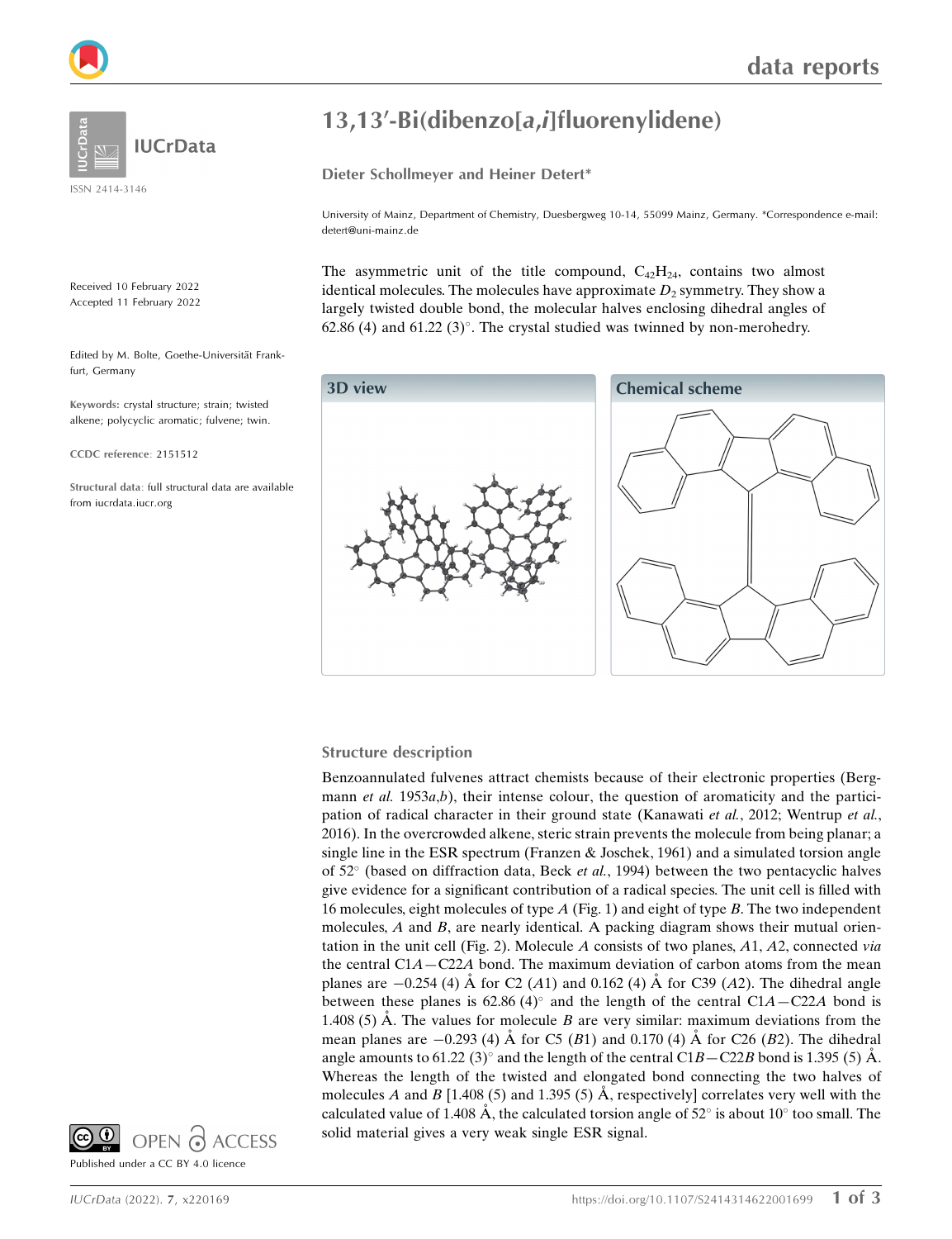

Figure 1

View of one of the two molecules in the asymmetric unit of the title compound. Displacement ellipsoids are drawn at the 50% probability level. H atoms are omitted for clarity.

### Synthesis and crystallization

The dark-green title compound was prepared according to literature procedures (Magidson, 1925; Detert & Schollmeyer, 2019). Single crystals of the title compound were obtained by slow evaporation of a saturated solution in chloroform- $d_1$ .

### Refinement

Crystal data, data collection and structure refinement details are summarized in Table 1. The crystal was twinned by nonmerohedry. The fractional contribution of the minor twin component refined to 0.4648 (15).

### Acknowledgements

The authors are grateful to Professor D. Lenoir for invaluable discussions and to Professor M. Baumgarten for measuring the ESR spectrum.

#### References

- [Beck, A. H., Gompper, R., Hartmann, K. & Yokugawa, K. \(1994\).](http://scripts.iucr.org/cgi-bin/cr.cgi?rm=pdfbb&cnor=bt4120&bbid=BB1) Chimia, 48[, 492–493.](http://scripts.iucr.org/cgi-bin/cr.cgi?rm=pdfbb&cnor=bt4120&bbid=BB1)
- [Bergmann, E. D., Fischer, E., Hirshberg, Y., Lavie, D., Sprinzak, Y. &](http://scripts.iucr.org/cgi-bin/cr.cgi?rm=pdfbb&cnor=bt4120&bbid=BB2) [Szmuszkovicz, J. \(1953](http://scripts.iucr.org/cgi-bin/cr.cgi?rm=pdfbb&cnor=bt4120&bbid=BB2)a). Bull. Soc. Chim. Fr. pp. 798–809.
- [Bergmann, E. D., Fischer, E. & Jaffe, J. H. \(1953](http://scripts.iucr.org/cgi-bin/cr.cgi?rm=pdfbb&cnor=bt4120&bbid=BB3)b). J. Am. Chem. Soc. 75[, 3230–3233.](http://scripts.iucr.org/cgi-bin/cr.cgi?rm=pdfbb&cnor=bt4120&bbid=BB3)
- [Detert, H. & Schollmeyer, D. \(2019\).](http://scripts.iucr.org/cgi-bin/cr.cgi?rm=pdfbb&cnor=bt4120&bbid=BB4) IUCRData, 4, x190236.
- [Franzen, V. & Joschek, H. I. \(1961\).](http://scripts.iucr.org/cgi-bin/cr.cgi?rm=pdfbb&cnor=bt4120&bbid=BB5) Justus Liebigs Ann. Chem. 648, [63–68.](http://scripts.iucr.org/cgi-bin/cr.cgi?rm=pdfbb&cnor=bt4120&bbid=BB5)

| Table 1                                                                     |                                      |
|-----------------------------------------------------------------------------|--------------------------------------|
| Experimental details.                                                       |                                      |
| Crystal data                                                                |                                      |
| Chemical formula                                                            | $C_{42}H_{24}$                       |
| M.                                                                          | 528.61                               |
| Crystal system, space group                                                 | Monoclinic, $C2/c$                   |
| Temperature (K)                                                             | 120                                  |
| $a, b, c (\AA)$                                                             | 36.6150 (18), 8.0709 (3), 36.282 (3) |
| $\begin{array}{c} \beta \ (\^{\circ}) \\ V \ (\AA^3) \end{array}$           | 90.863(5)                            |
|                                                                             | 10720.8 (10)                         |
| Z                                                                           | 16                                   |
| Radiation type                                                              | Mo $K\alpha$                         |
| $\mu$ (mm <sup>-1</sup> )                                                   | 0.07                                 |
| Crystal size (mm)                                                           | $0.28 \times 0.22 \times 0.15$       |
| Data collection                                                             |                                      |
| Diffractometer                                                              | Stoe IPDS 2T                         |
| No. of measured, independent and<br>observed $[I > 2\sigma(I)]$ reflections | 41460, 41460, 22495                  |
| $(\sin \theta/\lambda)_{\text{max}}$ $(\text{\AA}^{-1})$                    | 0.661                                |
| Refinement                                                                  |                                      |
| $R[F^2 > 2\sigma(F^2)], wR(F^2), S$                                         | 0.072, 0.228, 1.03                   |
| No. of reflections                                                          | 41460                                |
| No. of parameters                                                           | 758                                  |
| H-atom treatment                                                            | H-atom parameters constrained        |
| $\Delta\rho_{\text{max}}$ , $\Delta\rho_{\text{min}}$ (e $\AA^{-3}$ )       | $0.32, -0.33$                        |

Computer programs: X-AREA WinXpose, Recipe and Integrate (Stoe & Cie, 2019), SHELXT2014 (Sheldrick, 2015a), SHELXL2018/3 (Sheldrick, 2015b) and PLATON (Spek, 2020).

[Kanawati, B., Genest, A., Schmitt-Kopplin, P. & Lenoir, D. \(2012\).](http://scripts.iucr.org/cgi-bin/cr.cgi?rm=pdfbb&cnor=bt4120&bbid=BB6) J. [Mol. Model.](http://scripts.iucr.org/cgi-bin/cr.cgi?rm=pdfbb&cnor=bt4120&bbid=BB6) 18, 5089–5095.

Magidson, O. I. (1925). [Ber. Dtsch. Chem. Ges. A/B](http://scripts.iucr.org/cgi-bin/cr.cgi?rm=pdfbb&cnor=bt4120&bbid=BB7), 58, 433–442. [Sheldrick, G. M. \(2015](http://scripts.iucr.org/cgi-bin/cr.cgi?rm=pdfbb&cnor=bt4120&bbid=BB8)a). Acta Cryst. A71, 3–8. [Sheldrick, G. M. \(2015](http://scripts.iucr.org/cgi-bin/cr.cgi?rm=pdfbb&cnor=bt4120&bbid=BB9)b). Acta Cryst. C71, 3–8. [Spek, A. L. \(2020\).](http://scripts.iucr.org/cgi-bin/cr.cgi?rm=pdfbb&cnor=bt4120&bbid=BB10) Acta Cryst. E76, 1–11.



Figure 2

A partial packing diagram viewed along the b-axis. The two symmetryindependent molecules are drawn with different colours.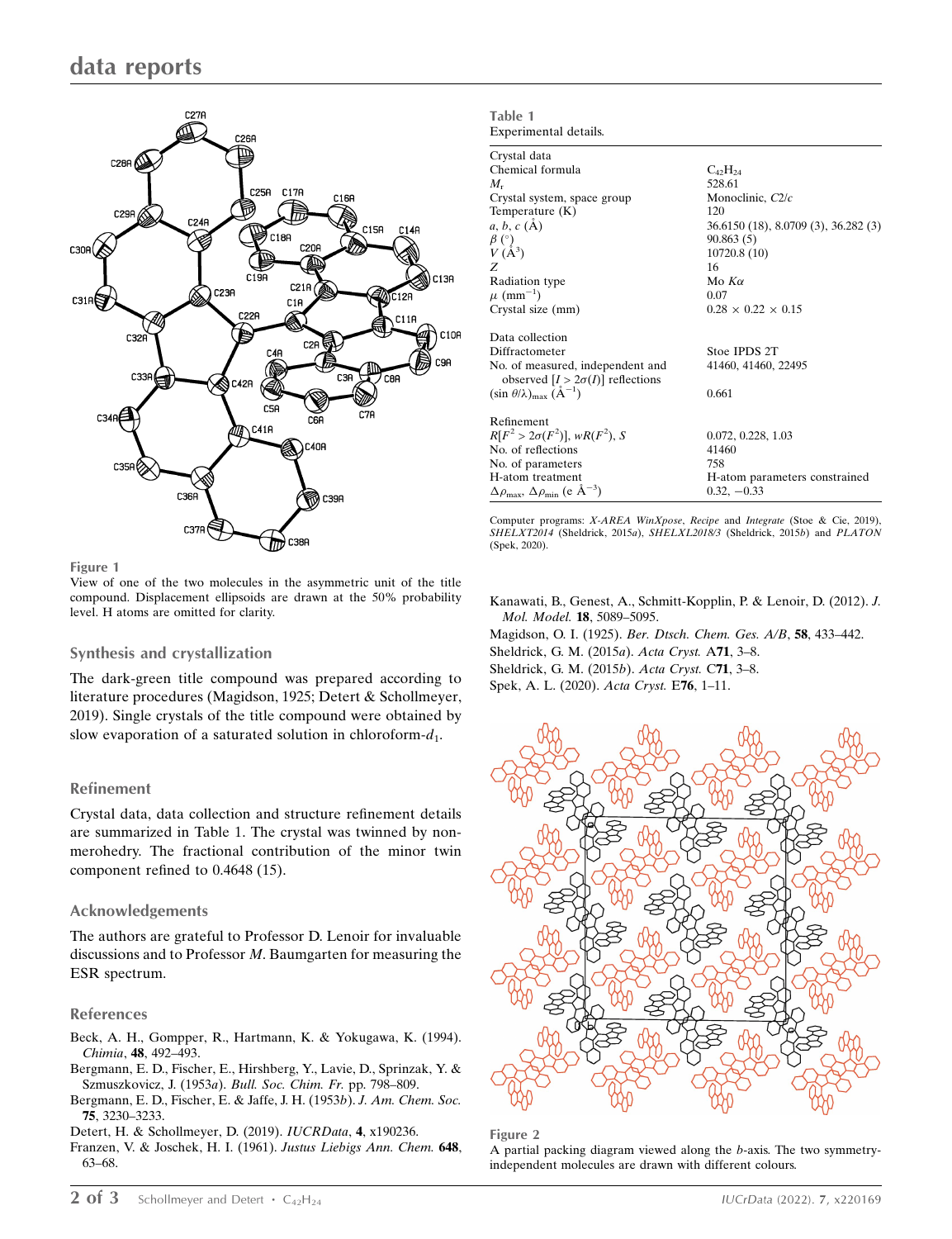Stoe & Cie (2019). X-RED and X-AREA[. Stoe & Cie, Darmstadt,](http://scripts.iucr.org/cgi-bin/cr.cgi?rm=pdfbb&cnor=bt4120&bbid=BB12) [Germany.](http://scripts.iucr.org/cgi-bin/cr.cgi?rm=pdfbb&cnor=bt4120&bbid=BB12)

Wentrup, C., Regimbald-Krnel, M. J., Müller, D. & Comba, P. (2016). [Angew. Chem. Int. Ed.](http://scripts.iucr.org/cgi-bin/cr.cgi?rm=pdfbb&cnor=bt4120&bbid=BB12) 55, 14600–14605.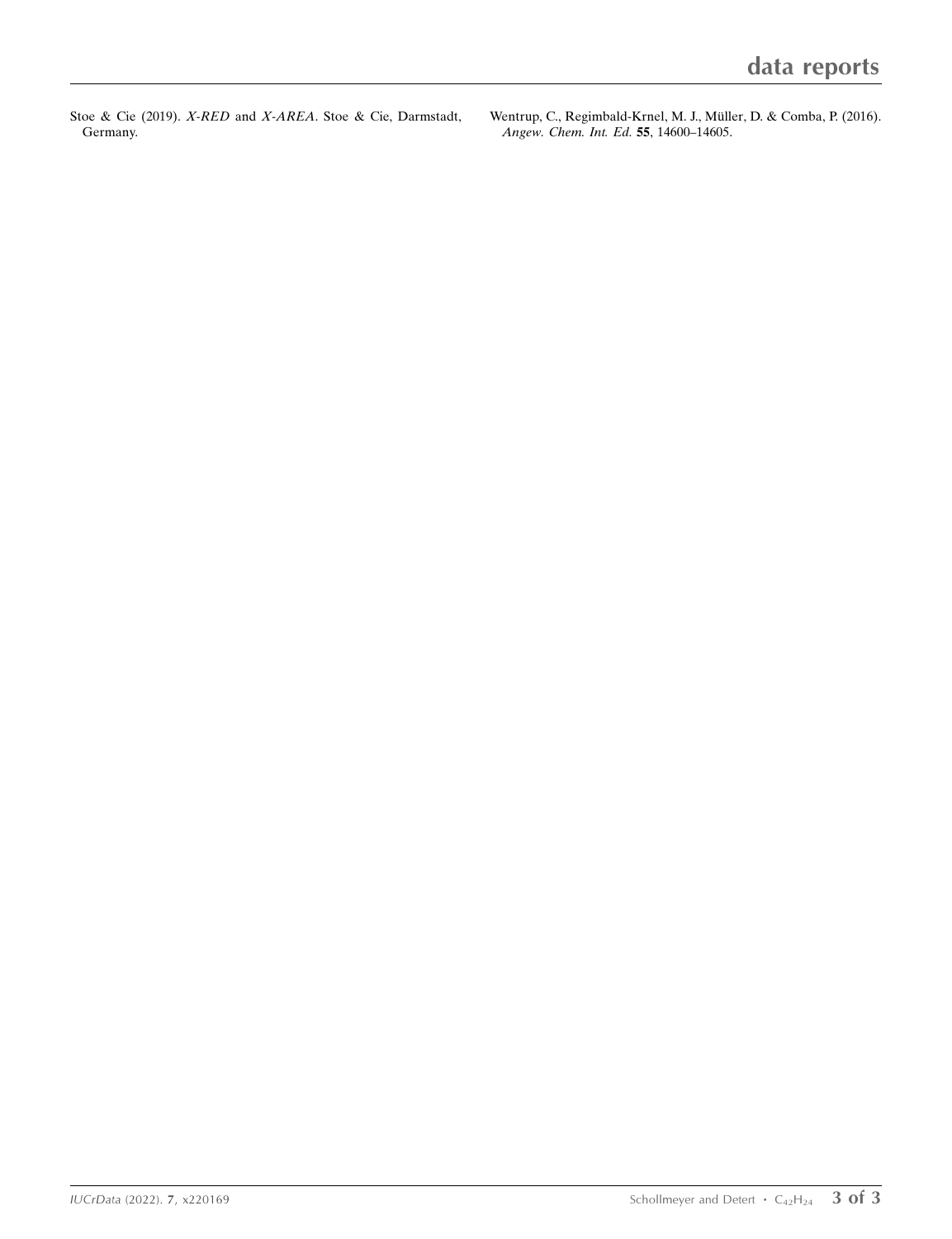# **full crystallographic data**

*IUCrData* (2022). **7**, x220169 [https://doi.org/10.1107/S2414314622001699]

## **13,13′-Bi(dibenzo[***a***,***i***]fluorenylidene)**

### **Dieter Schollmeyer and Heiner Detert**

### **13,13′-Bi(dibenzo[***b***,***i***]fluorenylidene)**

*Crystal data*

| $C_{42}H_{24}$                                      |  |
|-----------------------------------------------------|--|
| $M_r = 528.61$                                      |  |
| Monoclinic, $C2/c$                                  |  |
| $a = 36.6150(18)$ Å                                 |  |
| $b = 8.0709(3)$ Å                                   |  |
| $c = 36.282(3)$ Å                                   |  |
| $\beta$ = 90.863 (5) <sup>o</sup>                   |  |
| $V = 10720.8$ (10) Å <sup>3</sup>                   |  |
| $Z = 16$                                            |  |
|                                                     |  |
| $\mathbf{D}$ $\mathbf{E}$ $\mathbf{H}$ $\mathbf{F}$ |  |

*Data collection*

| Stoe IPDS 2T                                        | 414               |
|-----------------------------------------------------|-------------------|
| diffractometer                                      | 224               |
| Radiation source: sealed X-ray tube, 12 x 0.4       | $\theta_{\rm ma}$ |
| mm long-fine focus                                  | $h =$             |
| Detector resolution: $6.67$ pixels mm <sup>-1</sup> | $k=$              |
| rotation method scans                               | $l =$             |
| 41460 measured reflections                          |                   |
|                                                     |                   |

### *Refinement*

| neighbouring sites                                          |
|-------------------------------------------------------------|
|                                                             |
| H-atom parameters constrained                               |
| $w = 1/[\sigma^2(F_0^2) + (0.0953P)^2 + 14.3038P]$          |
| where $P = (F_o^2 + 2F_c^2)/3$                              |
| $(\Delta/\sigma)_{\text{max}}$ < 0.001                      |
| $\Delta\rho_{\text{max}} = 0.32 \text{ e } \text{\AA}^{-3}$ |
| $\Delta\rho_{\rm min} = -0.33$ e Å <sup>-3</sup>            |
|                                                             |
|                                                             |

### *Special details*

**Geometry**. All esds (except the esd in the dihedral angle between two l.s. planes) are estimated using the full covariance matrix. The cell esds are taken into account individually in the estimation of esds in distances, angles and torsion angles; correlations between esds in cell parameters are only used when they are defined by crystal symmetry. An approximate (isotropic) treatment of cell esds is used for estimating esds involving l.s. planes.

**Refinement**. Hydrogen atoms attached to carbons were placed at calculated positions and were refined in the ridingmodel approximation with C–H = 0.95 Å, and with  $U_{iso}(H) = 1.2 U_{eq}(C)$ . Refined as a two-component twin.

 $F(000) = 4416$  $D_x = 1.310$  Mg m<sup>-3</sup> Mo *Kα* radiation,  $\lambda = 0.71073$  Å Cell parameters from 16781 reflections  $\theta$  = 2.2–28.4°  $\mu = 0.07$  mm<sup>-1</sup>  $T = 120$  K Block, green  $0.28 \times 0.22 \times 0.15$  mm

41460 independent reflections 495 reflections with  $I > 2\sigma(I)$  $\theta_{\text{ax}} = 28.0^\circ$ ,  $\theta_{\text{min}} = 2.2^\circ$  $-48 \rightarrow 48$  $-10\rightarrow 10$  $-47 \rightarrow 47$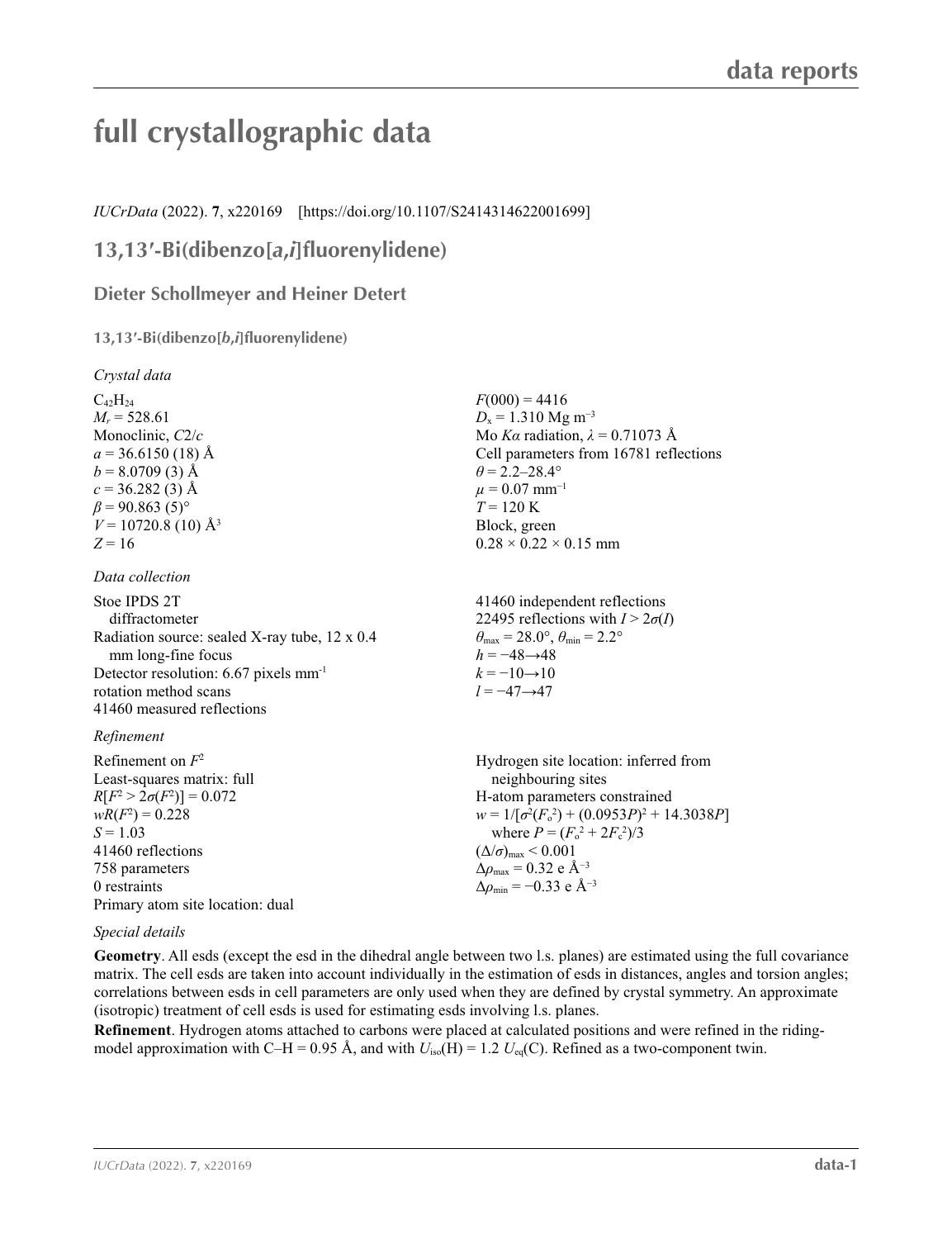|                   | $\boldsymbol{x}$ | у         | $\boldsymbol{Z}$ | $U_{\rm iso}$ */ $U_{\rm eq}$ |  |
|-------------------|------------------|-----------|------------------|-------------------------------|--|
| C1A               | 0.07601(11)      | 0.8616(4) | 0.43505(10)      | 0.0313(8)                     |  |
| C2A               | 0.04302(11)      | 0.8118(5) | 0.45484(10)      | 0.0325(8)                     |  |
| C3A               | 0.00551(11)      | 0.8345(5) | 0.44590(11)      | 0.0330(9)                     |  |
| C <sub>4</sub> A  | $-0.00823(11)$   | 0.9106(5) | 0.41312(11)      | 0.0338(9)                     |  |
| H <sub>4</sub> A  | 0.008442         | 0.946696  | 0.394983         | $0.041*$                      |  |
| C5A               | $-0.04480(11)$   | 0.9328(5) | 0.40715(11)      | 0.0374(9)                     |  |
| H <sub>5</sub> A  | $-0.053143$      | 0.983644  | 0.384954         | $0.045*$                      |  |
| C <sub>6</sub> A  | $-0.07020(12)$   | 0.8817(5) | 0.43333(11)      | 0.0423(10)                    |  |
| H <sub>6</sub> A  | $-0.095587$      | 0.897193  | 0.428726         | $0.051*$                      |  |
| C7A               | $-0.05844(12)$   | 0.8094(6) | 0.46557(12)      | 0.0438(10)                    |  |
| H7A               | $-0.075778$      | 0.773964  | 0.483114         | $0.053*$                      |  |
| C <sub>8</sub> A  | $-0.02062(13)$   | 0.7872(6) | 0.47296(13)      | 0.0389(10)                    |  |
| C <sub>9</sub> A  | $-0.00861(14)$   | 0.7251(6) | 0.50747(15)      | 0.0435(11)                    |  |
| H <sub>9</sub> A  | $-0.026170$      | 0.687692  | 0.524591         | $0.052*$                      |  |
| C10A              | 0.02781(13)      | 0.7175(6) | 0.51687(14)      | 0.0422(11)                    |  |
| H10A              | 0.035523         | 0.681950  | 0.540707         | $0.051*$                      |  |
| C11A              | 0.05324(14)      | 0.7636(4) | 0.49039(14)      | 0.0340(11)                    |  |
| C12A              | 0.09275(12)      | 0.7830(5) | 0.49452(13)      | 0.0352(9)                     |  |
| C13A              | 0.11511(14)      | 0.7405(5) | 0.52453(16)      | 0.0422(13)                    |  |
| H <sub>13</sub> A | 0.104815         | 0.693354  | 0.545993         | $0.051*$                      |  |
| C14A              | 0.15180(15)      | 0.7670(6) | 0.52286(16)      | 0.0493(14)                    |  |
| H14A              | 0.166905         | 0.740684  | 0.543561         | $0.059*$                      |  |
| C15A              | 0.16780(12)      | 0.8335(5) | 0.49064(12)      | 0.0423(10)                    |  |
| C16A              | 0.20604(12)      | 0.8565(6) | 0.48900(13)      | 0.0488(11)                    |  |
| <b>H16A</b>       | 0.220534         | 0.834888  | 0.510395         | $0.059*$                      |  |
| C17A              | 0.22268(13)      | 0.9083(6) | 0.45803(13)      | 0.0512(12)                    |  |
| H17A              | 0.248412         | 0.923200  | 0.457738         | $0.061*$                      |  |
| C18A              | 0.20144(12)      | 0.9397(5) | 0.42645(13)      | 0.0435(10)                    |  |
| <b>H18A</b>       | 0.213005         | 0.973170  | 0.404404         | $0.052*$                      |  |
| C19A              | 0.16396(11)      | 0.9228(5) | 0.42680(12)      | 0.0369(9)                     |  |
| <b>H19A</b>       | 0.150161         | 0.944754  | 0.404961         | $0.044*$                      |  |
| C20A              | 0.14565(11)      | 0.8731(5) | 0.45915(11)      | 0.0349(9)                     |  |
| C21A              | 0.10666(11)      | 0.8519(5) | 0.46200(11)      | 0.0334(9)                     |  |
| C22A              | 0.07728(10)      | 0.9001(4) | 0.39723(10)      | 0.0302(8)                     |  |
| C <sub>23A</sub>  | 0.09461(10)      | 1.0466(4) | 0.38085(10)      | 0.0310(8)                     |  |
| C24A              | 0.10843(10)      | 1.1956(5) | 0.39726(11)      | 0.0331(8)                     |  |
| C25A              | 0.10835(13)      | 1.2314(5) | 0.43535(15)      | 0.0387(11)                    |  |
| H25A              | 0.097616         | 1.154631  | 0.451812         | $0.046*$                      |  |
| C26A              | 0.12339(12)      | 1.3741(5) | 0.44906(13)      | 0.0449(11)                    |  |
| H26A              | 0.122942         | 1.395994  | 0.474774         | $0.054*$                      |  |
| C27A              | 0.13953(12)      | 1.4885(5) | 0.42501(13)      | 0.0455(11)                    |  |
| H27A              | 0.151275         | 1.584411  | 0.434692         | $0.055*$                      |  |
| C28A              | 0.13843(11)      | 1.4630(5) | 0.38838(13)      | 0.0431(10)                    |  |
| H28A              | 0.148516         | 1.544024  | 0.372508         | $0.052*$                      |  |
| C29A              | 0.12261(11)      | 1.3183(5) | 0.37287(12)      | 0.0374(9)                     |  |

*Fractional atomic coordinates and isotropic or equivalent isotropic displacement parameters (Å2 )*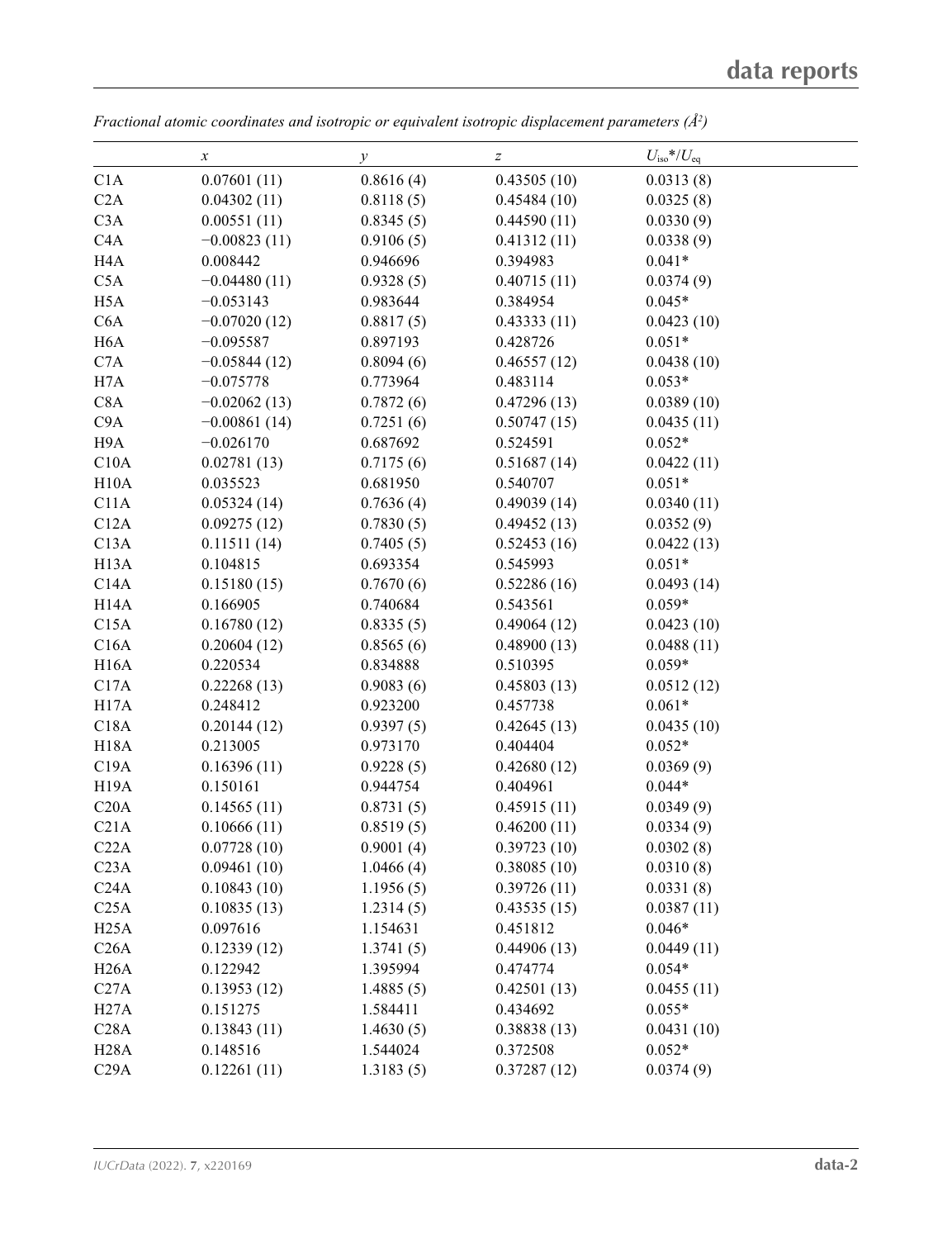| C30A              | 0.12101(12) | 1.2941(6) | 0.33423(13) | 0.0421(10) |
|-------------------|-------------|-----------|-------------|------------|
| H <sub>30</sub> A | 0.131549    | 1.374603  | 0.318528    | $0.051*$   |
| C31A              | 0.10469(12) | 1.1580(5) | 0.31904(12) | 0.0389(9)  |
| H31A              | 0.102728    | 1.145550  | 0.293049    | $0.047*$   |
| C32A              | 0.09086(10) | 1.0366(4) | 0.34277(10) | 0.0318(8)  |
| C33A              | 0.07080(10) | 0.8859(5) | 0.33337(10) | 0.0322(8)  |
| C34A              | 0.06220(11) | 0.8233(5) | 0.29800(11) | 0.0357(9)  |
| H34A              | 0.067641    | 0.885220  | 0.276506    | $0.043*$   |
| C35A              | 0.04593(11) | 0.6719(5) | 0.29539(11) | 0.0381(10) |
| H <sub>35</sub> A | 0.039212    | 0.629849  | 0.271794    | $0.046*$   |
| C36A              | 0.03880(10) | 0.5757(5) | 0.32729(11) | 0.0335(9)  |
| C37A              | 0.02452(11) | 0.4132(5) | 0.32325(12) | 0.0371(9)  |
| H37A              | 0.018847    | 0.372400  | 0.299279    | $0.044*$   |
| C38A              | 0.01875(11) | 0.3139(5) | 0.35321(11) | 0.0373(9)  |
| H38A              | 0.009136    | 0.205395  | 0.350075    | $0.045*$   |
| C39A              |             |           |             |            |
|                   | 0.02721(11) | 0.3744(5) | 0.38863(11) | 0.0350(9)  |
| H <sub>39</sub> A | 0.023255    | 0.305642  | 0.409441    | $0.042*$   |
| C40A              | 0.04107(10) | 0.5307(5) | 0.39376(11) | 0.0338(9)  |
| H <sub>40</sub> A | 0.046770    | 0.567463  | 0.418042    | $0.041*$   |
| C41A              | 0.04708(10) | 0.6384(5) | 0.36367(10) | 0.0301(8)  |
| C42A              | 0.06203(11) | 0.8035(5) | 0.36603(11) | 0.0314(8)  |
| C1B               | 0.17996(10) | 0.8223(4) | 0.17836(10) | 0.0298(8)  |
| C2B               | 0.20174(10) | 0.8753(4) | 0.21063(10) | 0.0311(8)  |
| C3B               | 0.19396(11) | 0.8642(4) | 0.24910(11) | 0.0322(8)  |
| C4B               | 0.16185(11) | 0.7937(5) | 0.26409(11) | 0.0324(8)  |
| H4B               | 0.143157    | 0.754534  | 0.247878    | $0.039*$   |
| C5B               | 0.15727(12) | 0.7810(5) | 0.30123(13) | 0.0369(9)  |
| H5B               | 0.135840    | 0.730476  | 0.310470    | $0.044*$   |
| C6B               | 0.18403(12) | 0.8422(6) | 0.32604(12) | 0.0451(11) |
| H6B               | 0.180410    | 0.835466  | 0.351873    | $0.054*$   |
| C7B               | 0.21519(12) | 0.9113(5) | 0.31268(11) | 0.0431(10) |
| H7B               | 0.232905    | 0.954691  | 0.329479    | $0.052*$   |
| C8B               | 0.22172(11) | 0.9199(5) | 0.27428(11) | 0.0367(9)  |
| C9B               | 0.25598(11) | 0.9744(5) | 0.26096(13) | 0.0423(10) |
| H9B               | 0.273530    | 1.018062  | 0.277884    | $0.051*$   |
|                   |             |           |             |            |
| C10B              | 0.26429(12) | 0.9656(5) | 0.22457(12) | 0.0405(10) |
| H10B              | 0.287880    | 0.995326  | 0.216246    | $0.049*$   |
| C11B              | 0.23700(10) | 0.9112(5) | 0.19954(11) | 0.0341(9)  |
| C12B              | 0.23937(11) | 0.8775(5) | 0.16018(11) | 0.0357(9)  |
| C13B              | 0.26945(12) | 0.8977(6) | 0.13727(12) | 0.0454(11) |
| H13B              | 0.292030    | 0.936751  | 0.147151    | $0.055*$   |
| C14B              | 0.26618(12) | 0.8611(6) | 0.10081(12) | 0.0496(11) |
| H14B              | 0.286915    | 0.869224  | 0.085488    | $0.060*$   |
| C15B              | 0.23212(12) | 0.8108(6) | 0.08541(11) | 0.0399(9)  |
| C16B              | 0.22857(14) | 0.7850(7) | 0.04678(15) | 0.0495(12) |
| H16B              | 0.249583    | 0.794073  | 0.031861    | $0.059*$   |
| C17B              | 0.19579(16) | 0.7476(5) | 0.03061(17) | 0.0488(15) |
| H17B              | 0.193900    | 0.729870  | 0.004769    | $0.059*$   |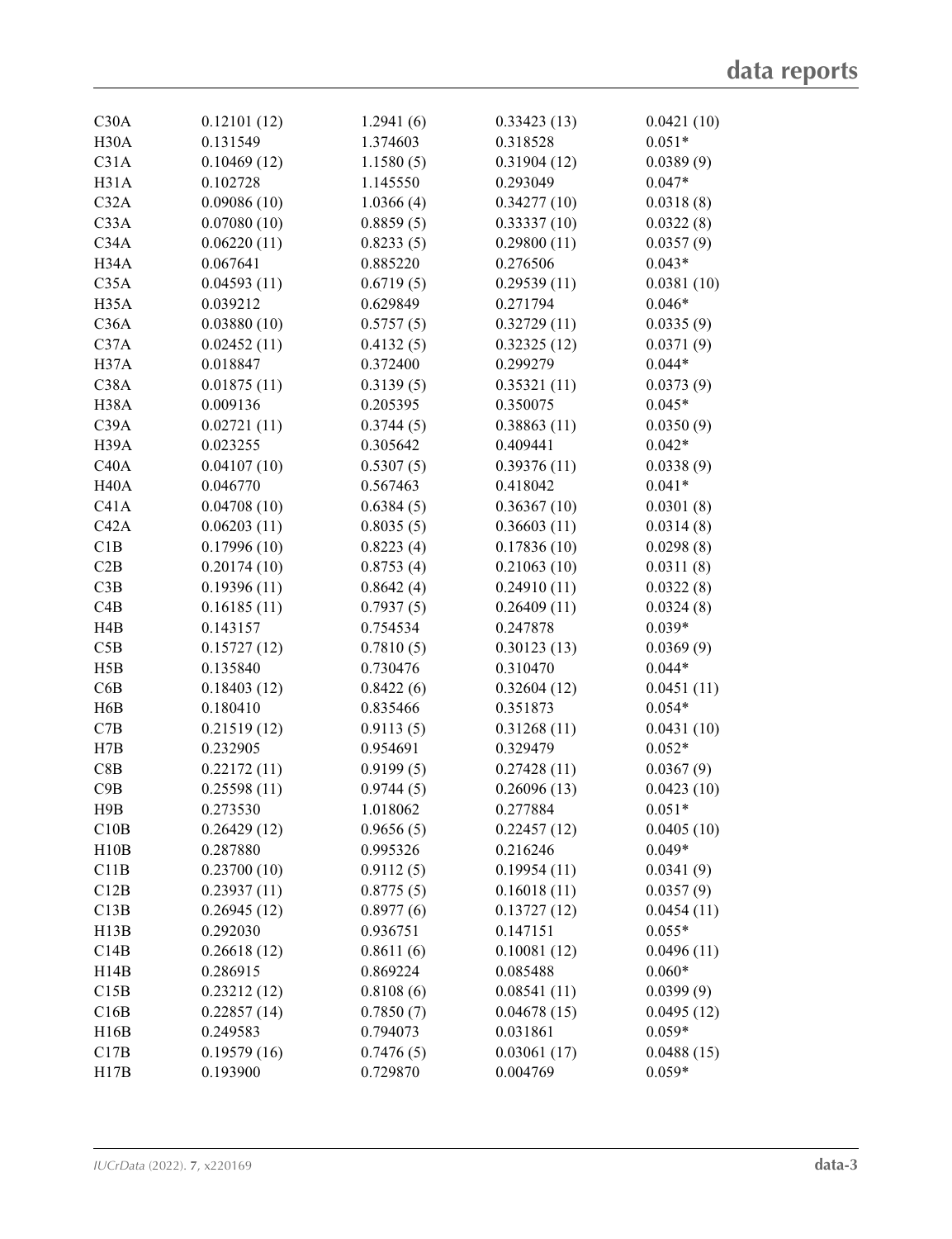| C18B | 0.16495(14) | 0.7359(5) | 0.05275(14) | 0.0396(12) |
|------|-------------|-----------|-------------|------------|
| H18B | 0.141942    | 0.711281  | 0.041605    | $0.047*$   |
| C19B | 0.16715(13) | 0.7589(4) | 0.09006(15) | 0.0337(11) |
| H19B | 0.145590    | 0.751305  | 0.104200    | $0.040*$   |
| C20B | 0.20063(11) | 0.7937(5) | 0.10798(11) | 0.0321(8)  |
| C21B | 0.20568(10) | 0.8187(5) | 0.14677(10) | 0.0315(8)  |
| C22B | 0.14263(11) | 0.7877(5) | 0.17778(11) | 0.0297(8)  |
| C23B | 0.12514(10) | 0.6437(4) | 0.16011(10) | 0.0296(8)  |
| C24B | 0.14033(11) | 0.4913(4) | 0.14716(10) | 0.0318(8)  |
| C25B | 0.17781(11) | 0.4493(5) | 0.14893(11) | 0.0354(9)  |
| H25B | 0.194672    | 0.525269  | 0.159703    | $0.042*$   |
| C26B | 0.19051(13) | 0.3003(5) | 0.13535(12) | 0.0412(10) |
| H26B | 0.215776    | 0.274240  | 0.137022    | $0.049*$   |
| C27B | 0.16596(13) | 0.1882(5) | 0.11915(12) | 0.0430(10) |
| H27B | 0.174705    | 0.088286  | 0.108630    | $0.052*$   |
| C28B | 0.12987(14) | 0.2219(5) | 0.11844(13) | 0.0401(11) |
| H28B | 0.113519    | 0.142059  | 0.108303    | $0.048*$   |
| C29B | 0.11555(11) | 0.3713(5) | 0.13220(11) | 0.0351(9)  |
| C30B | 0.07747(11) | 0.4026(5) | 0.13225(11) | 0.0379(9)  |
| H30B | 0.061341    | 0.323963  | 0.121283    | $0.045*$   |
| C31B | 0.06338(11) | 0.5417(5) | 0.14752(11) | 0.0371(9)  |
| H31B | 0.037709    | 0.558316  | 0.148100    | $0.044*$   |
| C32B | 0.08730(10) | 0.6603(5) | 0.16241(11) | 0.0320(8)  |
| C33B | 0.07942(10) | 0.8130(5) | 0.18178(10) | 0.0310(8)  |
| C34B | 0.04491(11) | 0.8804(5) | 0.18937(11) | 0.0355(9)  |
| H34B | 0.023239    | 0.821254  | 0.183182    | $0.043*$   |
| C35B | 0.04314(11) | 1.0326(5) | 0.20582(11) | 0.0370(9)  |
| H35B | 0.020007    | 1.078000  | 0.211702    | $0.044*$   |
| C36B | 0.07533(10) | 1.1238(5) | 0.21423(10) | 0.0330(9)  |
| C37B | 0.07272(12) | 1.2866(6) | 0.22848(12) | 0.0376(9)  |
| H37B | 0.049240    | 1.331869  | 0.232900    | $0.045*$   |
| C38B | 0.10282(12) | 1.3802(5) | 0.23602(11) | 0.0391(10) |
| H38B | 0.100481    | 1.488176  | 0.246132    | $0.047*$   |
| C39B | 0.13736(12) | 1.3143(5) | 0.22860(11) | 0.0365(10) |
| H39B | 0.158444    | 1.380073  | 0.233231    | $0.044*$   |
| C40B | 0.14149(11) | 1.1578(5) | 0.21489(10) | 0.0327(9)  |
| H40B | 0.165327    | 1.116781  | 0.210367    | $0.039*$   |
| C41B | 0.11080(10) | 1.0557(4) | 0.20732(10) | 0.0306(8)  |
| C42B | 0.11221(10) | 0.8906(4) | 0.19212(10) | 0.0294(8)  |
|      |             |           |             |            |

*Atomic displacement parameters (Å2 )*

| $U^{11}$ | $I^{22}$   | $I^{\beta 3}$ | $I/I^2$       | $I^{13}$      | $I^{23}$      |
|----------|------------|---------------|---------------|---------------|---------------|
| 0.036(2) | 0.0251(19) | 0.033(2)      | 0.0041(16)    | $-0.0001(15)$ | $-0.0019(15)$ |
| 0.039(2) | 0.028(2)   | 0.030(2)      | 0.0011(18)    | $-0.0001(16)$ | $-0.0007(16)$ |
| 0.039(2) | 0.028(2)   | 0.032(2)      | $-0.0004(17)$ | 0.0031(16)    | $-0.0023(16)$ |
| 0.037(2) | 0.029(2)   | 0.036(2)      | 0.0008(17)    | 0.0037(16)    | 0.0002(16)    |
| 0.041(2) | 0.036(2)   | 0.035(2)      | 0.0030(18)    | $-0.0017(17)$ | $-0.0025(17)$ |
|          |            |               |               |               |               |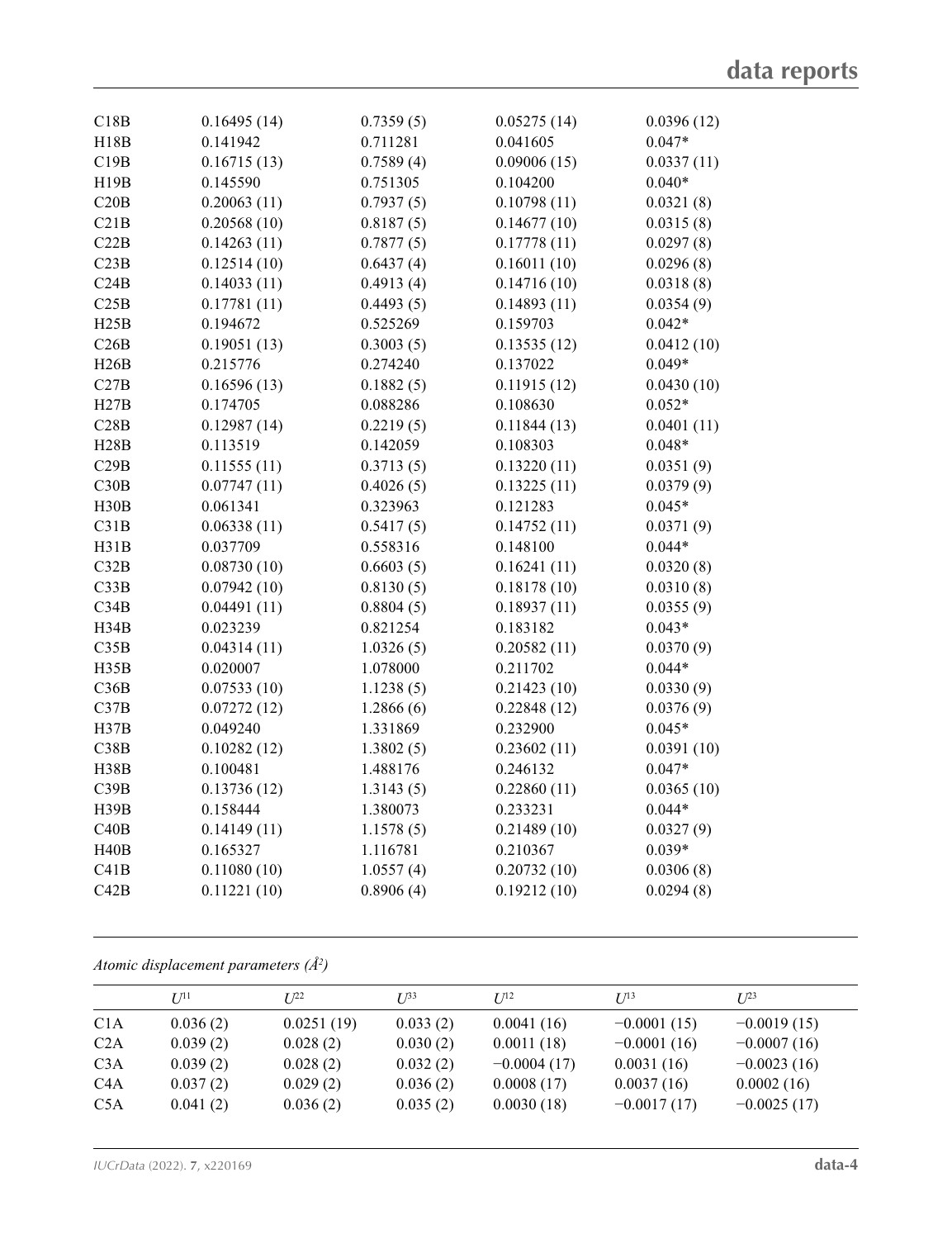| C6A              | 0.040(2) | 0.046(3)   | 0.041(2) | $-0.003(2)$   | 0.0012(18)    | $-0.0014(19)$ |
|------------------|----------|------------|----------|---------------|---------------|---------------|
| C7A              | 0.040(3) | 0.048(3)   | 0.043(3) | $-0.003(2)$   | 0.0061(18)    | 0.001(2)      |
| C8A              | 0.047(3) | 0.037(2)   | 0.033(2) | $-0.005(2)$   | 0.0030(18)    | 0.000(2)      |
| C9A              | 0.044(3) | 0.048(3)   | 0.038(3) | $-0.004(2)$   | 0.005(2)      | 0.007(2)      |
| C10A             | 0.051(3) | 0.043(2)   | 0.033(3) | 0.004(2)      | 0.001(2)      | 0.009(2)      |
| C11A             | 0.041(3) | 0.030(2)   | 0.031(3) | 0.0014(16)    | 0.0004(19)    | $-0.0013(14)$ |
| C12A             | 0.041(2) | 0.0323(18) | 0.032(2) | 0.005(2)      | $-0.0043(17)$ | $-0.0042(19)$ |
| C13A             | 0.041(3) | 0.049(3)   | 0.036(3) | 0.0051(18)    | $-0.007(2)$   | 0.0016(16)    |
| C14A             | 0.046(3) | 0.063(3)   | 0.039(3) | 0.011(2)      | $-0.010(2)$   | $-0.001(2)$   |
| C15A             | 0.042(3) | 0.043(3)   | 0.042(3) | 0.004(2)      | $-0.0092(18)$ | $-0.007(2)$   |
| C16A             | 0.040(3) | 0.057(3)   | 0.049(3) | 0.002(2)      | $-0.012(2)$   | $-0.009(2)$   |
| C17A             | 0.041(3) | 0.053(3)   |          | $-0.001(2)$   | $-0.008(2)$   |               |
|                  |          |            | 0.059(3) |               |               | $-0.007(2)$   |
| C18A             | 0.039(2) | 0.037(2)   | 0.054(3) | 0.0005(19)    | $-0.0004(19)$ | $-0.002(2)$   |
| C19A             | 0.036(2) | 0.028(2)   | 0.046(2) | 0.0024(17)    | $-0.0037(17)$ | $-0.0034(17)$ |
| C20A             | 0.038(2) | 0.026(2)   | 0.040(2) | 0.0033(17)    | $-0.0064(17)$ | $-0.0051(16)$ |
| C21A             | 0.038(2) | 0.0269(19) | 0.035(2) | 0.0049(17)    | $-0.0035(16)$ | $-0.0034(16)$ |
| C22A             | 0.030(2) | 0.0266(19) | 0.034(2) | 0.0052(16)    | 0.0002(15)    | $-0.0006(15)$ |
| C <sub>23A</sub> | 0.030(2) | 0.0267(19) | 0.037(2) | 0.0028(16)    | 0.0020(15)    | 0.0022(16)    |
| C <sub>24A</sub> | 0.027(2) | 0.028(2)   | 0.044(2) | 0.0046(17)    | 0.0003(16)    | 0.0016(19)    |
| C25A             | 0.045(3) | 0.028(2)   | 0.043(3) | 0.0016(18)    | 0.001(2)      | $-0.0016(17)$ |
| C26A             | 0.049(3) | 0.032(2)   | 0.053(3) | 0.004(2)      | 0.001(2)      | $-0.007(2)$   |
| C27A             | 0.043(3) | 0.026(2)   | 0.068(3) | 0.0009(19)    | 0.003(2)      | $-0.008(2)$   |
| C28A             | 0.039(2) | 0.029(2)   | 0.062(3) | 0.0003(18)    | 0.007(2)      | 0.000(2)      |
| C29A             | 0.034(2) | 0.025(2)   | 0.053(3) | 0.0035(17)    | 0.0049(18)    | 0.0043(18)    |
| C30A             | 0.039(2) | 0.036(2)   | 0.051(3) | $-0.001(2)$   | 0.0085(19)    | 0.009(2)      |
| C31A             | 0.041(2) | 0.037(2)   | 0.039(2) | 0.0028(19)    | 0.0040(18)    | 0.0064(18)    |
| C32A             | 0.028(2) | 0.031(2)   | 0.036(2) | 0.0055(16)    | 0.0000(15)    | 0.0022(16)    |
| C33A             | 0.033(2) | 0.034(2)   | 0.030(2) | 0.0033(16)    | 0.0006(15)    | 0.0023(16)    |
| C34A             | 0.033(2) | 0.041(3)   | 0.032(2) | 0.0038(18)    | 0.0014(16)    | 0.0044(18)    |
| C35A             | 0.038(2) | 0.045(3)   | 0.031(2) | 0.0014(19)    | $-0.0019(16)$ | $-0.0045(18)$ |
| C36A             | 0.028(2) | 0.037(2)   | 0.035(2) | 0.0047(17)    | $-0.0014(15)$ | $-0.0002(17)$ |
| C37A             | 0.031(2) | 0.039(2)   | 0.041(2) | 0.0011(18)    | $-0.0004(16)$ | $-0.0080(18)$ |
| C38A             | 0.034(2) | 0.036(2)   | 0.042(2) | 0.0017(18)    | $-0.0025(17)$ | $-0.0052(19)$ |
| C39A             | 0.039(2) | 0.029(2)   | 0.037(2) | 0.0036(17)    | 0.0004(16)    | 0.0011(16)    |
| C40A             | 0.036(2) | 0.032(2)   | 0.034(2) | 0.0008(17)    | 0.0000(16)    | $-0.0005(16)$ |
| C41A             | 0.027(2) | 0.032(2)   | 0.032(2) | 0.0014(16)    | 0.0019(14)    | 0.0000(16)    |
| C42A             | 0.030(2) | 0.032(2)   | 0.032(2) | 0.0018(18)    | $-0.0006(15)$ | 0.0001(18)    |
| C1B              | 0.032(2) | 0.0222(19) | 0.035(2) | 0.0009(15)    | 0.0015(15)    | 0.0010(15)    |
| C2B              | 0.030(2) | 0.0249(19) |          |               | $-0.0014(15)$ | $-0.0024(16)$ |
|                  |          |            | 0.039(2) | $-0.0010(15)$ |               |               |
| C3B              | 0.034(2) | 0.0261(19) | 0.036(2) | 0.0015(16)    | $-0.0020(15)$ | $-0.0012(16)$ |
| C4B              | 0.031(2) | 0.0331(19) | 0.033(2) | 0.0035(18)    | $-0.0018(15)$ | 0.0014(19)    |
| C5B              | 0.031(2) | 0.044(2)   | 0.036(3) | 0.0046(19)    | 0.0002(17)    | 0.004(2)      |
| C6B              | 0.039(2) | 0.061(3)   | 0.035(2) | 0.005(2)      | $-0.0004(17)$ | $-0.001(2)$   |
| C7B              | 0.042(3) | 0.051(3)   | 0.037(2) | $-0.002(2)$   | $-0.0060(17)$ | $-0.0061(19)$ |
| C8B              | 0.033(2) | 0.036(2)   | 0.041(2) | 0.0009(18)    | $-0.0036(16)$ | $-0.0034(18)$ |
| C9B              | 0.038(3) | 0.043(2)   | 0.045(2) | $-0.007(2)$   | $-0.0068(19)$ | $-0.007(2)$   |
| C10B             | 0.033(2) | 0.045(3)   | 0.043(3) | $-0.0077(19)$ | $-0.0020(18)$ | $-0.0002(19)$ |
| C11B             | 0.030(2) | 0.032(2)   | 0.040(2) | $-0.0018(16)$ | $-0.0005(16)$ | 0.0023(17)    |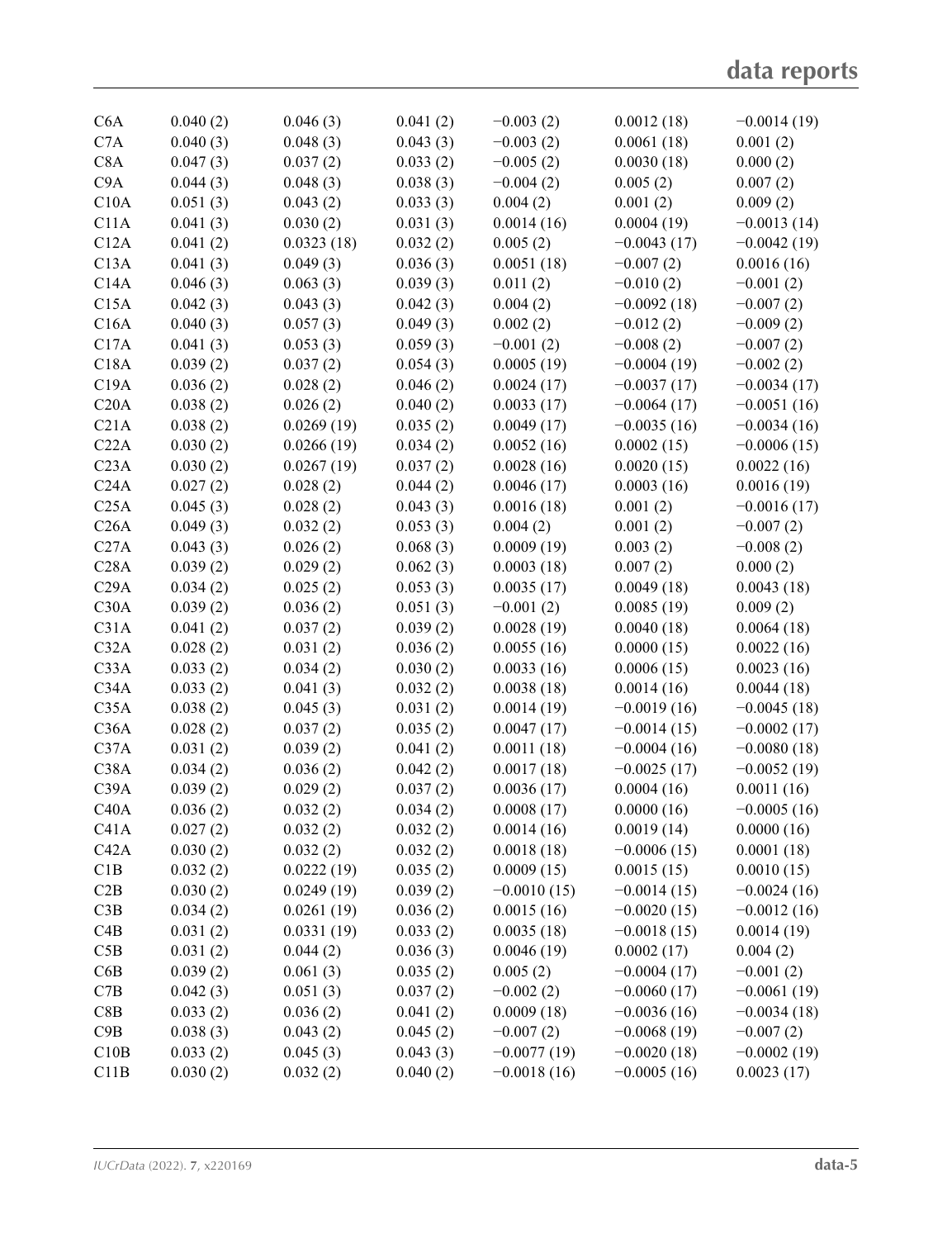| C12B | 0.033(2)   | 0.034(2)   | 0.040(2) | 0.0000(17)    | 0.0020(16)    | 0.0007(17)    |
|------|------------|------------|----------|---------------|---------------|---------------|
| C13B | 0.031(2)   | 0.059(3)   | 0.046(3) | $-0.007(2)$   | 0.0040(18)    | $-0.004(2)$   |
| C14B | 0.036(2)   | 0.071(3)   | 0.043(3) | $-0.001(2)$   | 0.0096(19)    | $-0.002(2)$   |
| C15B | 0.036(2)   | 0.045(3)   | 0.038(2) | 0.001(2)      | 0.0060(17)    | $-0.004(2)$   |
| C16B | 0.039(3)   | 0.072(3)   | 0.038(3) | 0.004(2)      | 0.009(2)      | $-0.002(3)$   |
| C17B | 0.049(3)   | 0.064(4)   | 0.034(3) | 0.007(2)      | 0.006(2)      | $-0.0061(17)$ |
| C18B | 0.039(3)   | 0.044(3)   | 0.036(3) | 0.0048(17)    | $-0.001(2)$   | $-0.0024(16)$ |
| C19B | 0.033(2)   | 0.031(3)   | 0.037(3) | 0.0017(14)    | 0.0024(19)    | 0.0000(14)    |
| C20B | 0.032(2)   | 0.0275(18) | 0.037(2) | 0.0039(18)    | 0.0053(16)    | 0.0008(19)    |
| C21B | 0.032(2)   | 0.025(2)   | 0.037(2) | 0.0022(16)    | 0.0031(15)    | 0.0009(16)    |
| C22B | 0.032(2)   | 0.0235(16) | 0.034(2) | $-0.0010(18)$ | $-0.0008(15)$ | 0.0021(18)    |
| C23B | 0.030(2)   | 0.0275(19) | 0.031(2) | $-0.0007(16)$ | $-0.0041(14)$ | 0.0022(15)    |
| C24B | 0.036(2)   | 0.0281(19) | 0.031(2) | $-0.0024(16)$ | $-0.0008(15)$ | 0.0021(16)    |
| C25B | 0.043(2)   | 0.026(2)   | 0.037(2) | 0.0004(17)    | 0.0005(17)    | 0.0013(16)    |
| C26B | 0.048(3)   | 0.033(2)   | 0.043(3) | 0.006(2)      | 0.0010(19)    | 0.004(2)      |
| C27B | 0.064(3)   | 0.025(2)   | 0.039(3) | 0.004(2)      | 0.001(2)      | $-0.0027(18)$ |
| C28B | 0.054(3)   | 0.0267(19) | 0.040(3) | $-0.005(2)$   | $-0.006(2)$   | 0.000(2)      |
| C29B | 0.045(2)   | 0.028(2)   | 0.032(2) | $-0.0053(18)$ | $-0.0040(16)$ | 0.0004(16)    |
| C30B | 0.039(2)   | 0.033(2)   | 0.041(2) | $-0.0069(18)$ | $-0.0069(17)$ | $-0.0016(17)$ |
| C31B | 0.038(2)   | 0.036(2)   | 0.037(2) | $-0.0041(18)$ | $-0.0033(17)$ | 0.0011(17)    |
| C32B | 0.032(2)   | 0.0288(19) | 0.036(2) | $-0.0030(16)$ | $-0.0013(15)$ | 0.0049(17)    |
| C33B | 0.029(2)   | 0.033(2)   | 0.032(2) | $-0.0004(17)$ | $-0.0015(15)$ | 0.0004(17)    |
| C34B | 0.029(2)   | 0.038(2)   | 0.040(2) | $-0.0019(17)$ | 0.0004(16)    | 0.0029(17)    |
| C35B | 0.035(2)   | 0.043(2)   | 0.034(2) | 0.0047(18)    | 0.0005(16)    | 0.0031(18)    |
| C36B | 0.028(2)   | 0.038(2)   | 0.034(2) | 0.0028(17)    | 0.0018(15)    | 0.0051(17)    |
| C37B | 0.042(2)   | 0.0347(19) | 0.036(3) | 0.006(2)      | 0.0030(18)    | $-0.001(2)$   |
| C38B | 0.050(3)   | 0.034(2)   | 0.033(2) | 0.0053(19)    | 0.0030(18)    | 0.0013(17)    |
| C39B | 0.044(2)   | 0.031(2)   | 0.034(2) | $-0.0016(19)$ | 0.0026(17)    | 0.0026(18)    |
| C40B | 0.034(2)   | 0.032(2)   | 0.032(2) | 0.0001(17)    | $-0.0006(15)$ | 0.0027(17)    |
| C41B | 0.035(2)   | 0.0284(19) | 0.029(2) | 0.0026(16)    | 0.0004(15)    | 0.0036(15)    |
| C42B | 0.0271(19) | 0.031(2)   | 0.030(2) | 0.0012(16)    | $-0.0006(14)$ | 0.0031(15)    |
|      |            |            |          |               |               |               |

*Geometric parameters (Å, º)*

| $C1A - C22A$ | 1.408(5) | $C1B - C22B$ | 1.395(5) |
|--------------|----------|--------------|----------|
| $C1A - C2A$  | 1.471(5) | $C1B - C2B$  | 1.470(5) |
| $C1A - C21A$ | 1.479(5) | $C1B - C21B$ | 1.494(5) |
| $C2A - C11A$ | 1.393(6) | $C2B - C11B$ | 1.389(5) |
| $C2A - C3A$  | 1.418(5) | $C2B - C3B$  | 1.432(5) |
| $C3A - C4A$  | 1.424(5) | $C3B - C4B$  | 1.421(5) |
| $C3A - C8A$  | 1.433(6) | $C3B - C8B$  | 1.429(5) |
| $C4A - C5A$  | 1.365(6) | $C4B - C5B$  | 1.364(6) |
| C4A—H4A      | 0.9500   | $C4B - H4B$  | 0.9500   |
| $C5A - C6A$  | 1.401(5) | $C5B - C6B$  | 1.410(6) |
| $C5A - H5A$  | 0.9500   | $C5B - H5B$  | 0.9500   |
| $C6A - C7A$  | 1.371(6) | $C6B - C7B$  | 1.365(6) |
| $C6A - H6A$  | 0.9500   | $C6B - H6B$  | 0.9500   |
| $C7A - C8A$  | 1.418(6) | $C7B - C8B$  | 1.419(6) |
|              |          |              |          |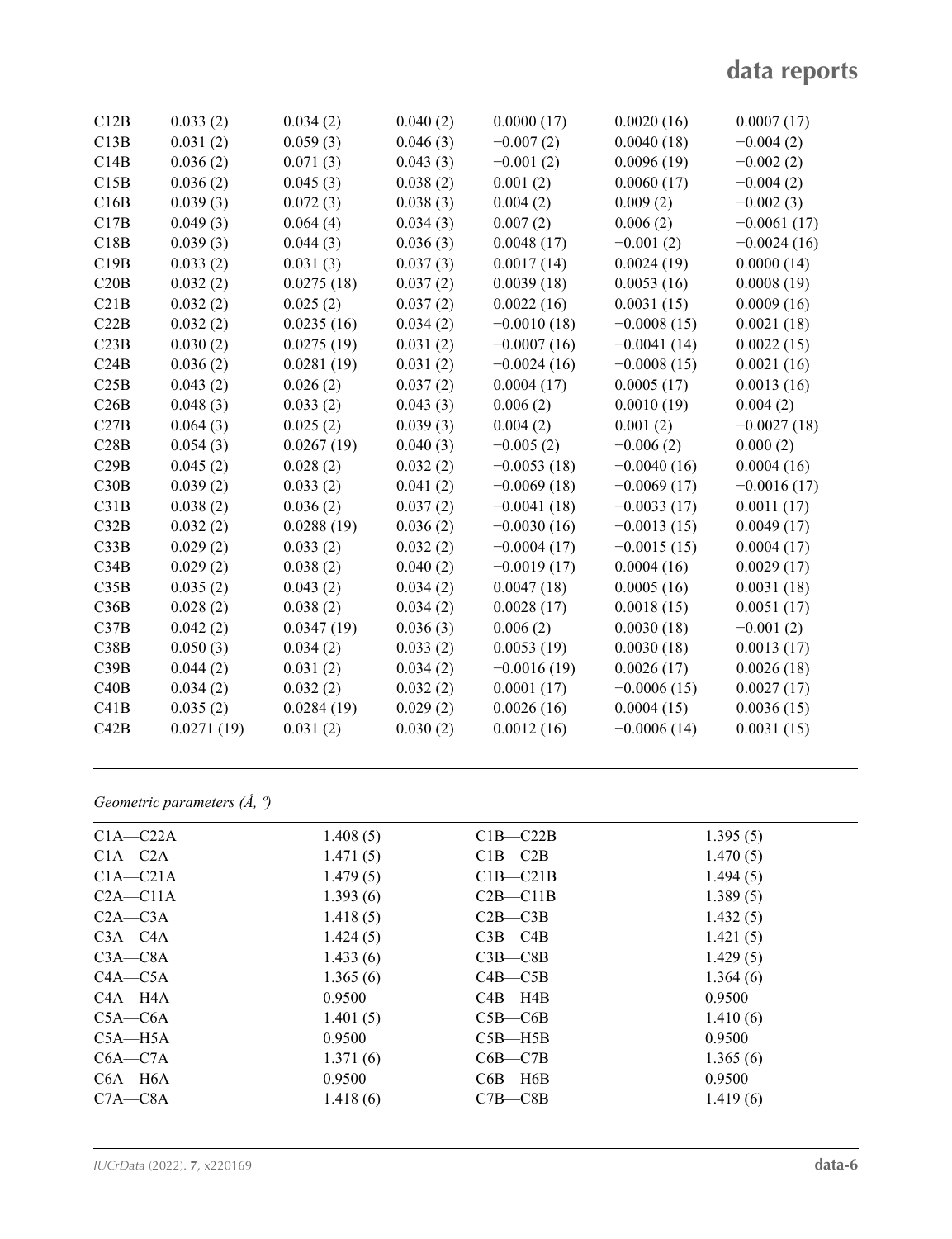| $C7A - H7A$   | 0.9500   | $C7B - H7B$   | 0.9500   |
|---------------|----------|---------------|----------|
| $C8A - C9A$   | 1.413(7) | $C8B - C9B$   | 1.421(5) |
| $C9A - C10A$  | 1.373(7) | $C9B - C10B$  | 1.361(6) |
| C9A-H9A       | 0.9500   | $C9B - H9B$   | 0.9500   |
| $C10A - C11A$ | 1.398(6) | $C10B - C11B$ | 1.410(5) |
| $C10A - H10A$ | 0.9500   | $C10B - H10B$ | 0.9500   |
| $C11A - C12A$ | 1.461(6) | $C11B - C12B$ | 1.457(5) |
| $C12A - C13A$ | 1.395(6) | $C12B - C13B$ | 1.399(5) |
| $C12A - C21A$ | 1.406(6) | $C12B - C21B$ | 1.402(5) |
| $C13A - C14A$ | 1.363(7) | $C13B - C14B$ | 1.359(6) |
| $C13A - H13A$ | 0.9500   | $C13B - H13B$ | 0.9500   |
| $C14A - C15A$ | 1.421(7) | $C14B - C15B$ | 1.418(6) |
| $C14A - H14A$ | 0.9500   | $C14B - H14B$ | 0.9500   |
| $C15A - C16A$ | 1.414(6) | $C15B - C16B$ | 1.421(7) |
| $C15A - C20A$ | 1.428(5) | $C15B - C20B$ | 1.431(5) |
| $C16A - C17A$ | 1.353(6) | $C16B - C17B$ | 1.362(8) |
| $C16A - H16A$ | 0.9500   | $C16B - H16B$ | 0.9500   |
| $C17A - C18A$ | 1.398(6) | $C17B - C18B$ | 1.399(7) |
| $C17A - H17A$ | 0.9500   | $C17B - H17B$ | 0.9500   |
| $C18A - C19A$ | 1.379(6) | $C18B - C19B$ | 1.368(7) |
| $C18A - H18A$ | 0.9500   | $C18B - H18B$ | 0.9500   |
| $C19A - C20A$ | 1.418(6) | $C19B - C20B$ | 1.407(6) |
| $C19A - H19A$ | 0.9500   | $C19B - H19B$ | 0.9500   |
| $C20A - C21A$ | 1.443(5) | $C20B - C21B$ | 1.431(5) |
| $C22A - C23A$ | 1.471(5) | $C22B - C23B$ | 1.470(5) |
| $C22A - C42A$ | 1.477(5) | $C22B - C42B$ | 1.489(5) |
| $C23A - C32A$ | 1.389(5) | $C23B - C32B$ | 1.396(5) |
| $C23A - C24A$ | 1.431(5) | $C23B - C24B$ | 1.432(5) |
| $C24A - C25A$ | 1.412(6) | $C24B - C25B$ | 1.414(5) |
| $C24A - C29A$ | 1.431(6) | $C24B - C29B$ | 1.429(5) |
| $C25A - C26A$ | 1.367(6) | $C25B - C26B$ | 1.382(6) |
| $C25A - H25A$ | 0.9500   | $C25B - H25B$ | 0.9500   |
| $C26A - C27A$ | 1.407(6) | $C26B - C27B$ | 1.399(6) |
| $C26A - H26A$ | 0.9500   | $C26B - H26B$ | 0.9500   |
| $C27A - C28A$ | 1.345(6) | $C27B - C28B$ | 1.349(7) |
| $C27A - H27A$ | 0.9500   | $C27B - H27B$ | 0.9500   |
| $C28A - C29A$ | 1.416(6) | $C28B - C29B$ | 1.409(6) |
| $C28A - H28A$ | 0.9500   | $C28B - H28B$ | 0.9500   |
| $C29A - C30A$ | 1.416(6) | $C29B - C30B$ | 1.417(6) |
| $C30A - C31A$ | 1.363(6) | $C30B - C31B$ | 1.357(5) |
| $C30A - H30A$ | 0.9500   | C30B-H30B     | 0.9500   |
| $C31A - C32A$ | 1.404(5) | $C31B - C32B$ | 1.400(5) |
| $C31A - H31A$ | 0.9500   | $C31B - H31B$ | 0.9500   |
| $C32A - C33A$ | 1.458(5) | $C32B - C33B$ | 1.450(6) |
| $C33A - C42A$ | 1.400(5) | $C33B - C42B$ | 1.400(5) |
| $C33A - C34A$ | 1.410(5) | $C33B - C34B$ | 1.407(5) |
| $C34A - C35A$ | 1.362(6) | $C34B - C35B$ | 1.368(5) |
| $C34A - H34A$ | 0.9500   | C34B-H34B     | 0.9500   |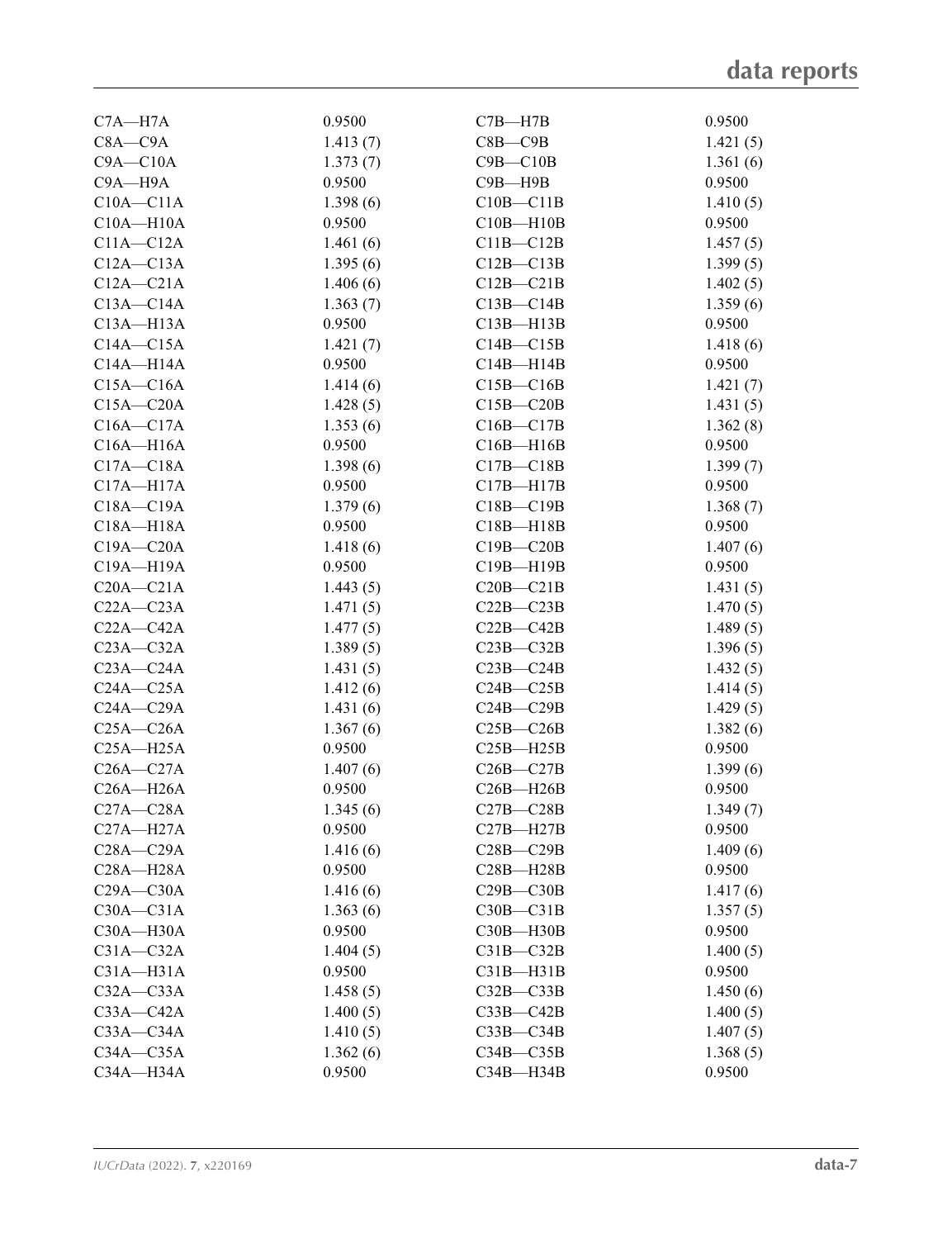| $C35A - C36A$        | 1.421(5) | $C35B - C36B$         | 1.419(5) |
|----------------------|----------|-----------------------|----------|
| $C35A - H35A$        | 0.9500   | $C35B - H35B$         | 0.9500   |
| $C36A - C37A$        | 1.419(5) | $C36B - C37B$         | 1.416(6) |
| $C36A - C41A$        | 1.442(5) | $C36B - C41B$         | 1.436(5) |
| $C37A - C38A$        | 1.369(6) | $C37B - C38B$         | 1.361(6) |
| C37A-H37A            | 0.9500   | C37B-H37B             | 0.9500   |
| $C38A - C39A$        | 1.405(5) | $C38B - C39B$         | 1.402(6) |
| C38A-H38A            | 0.9500   | C38B-H38B             | 0.9500   |
| $C39A - C40A$        | 1.371(5) | $C39B - C40B$         | 1.366(6) |
| C39A-H39A            | 0.9500   | C39B-H39B             | 0.9500   |
| $C40A - C41A$        | 1.415(5) | $C40B - C41B$         | 1.417(5) |
| $C40A - H40A$        | 0.9500   | $C40B - H40B$         | 0.9500   |
| $C41A - C42A$        | 1.443(5) | $C41B - C42B$         | 1.444(5) |
|                      |          |                       |          |
| $C22A - C1A - C2A$   | 125.1(4) | $C22B - C1B - C2B$    | 126.1(3) |
| $C22A - C1A - C21A$  | 128.3(4) | $C22B - C1B - C21B$   | 127.8(4) |
| $C2A - C1A - C21A$   | 106.5(3) | $C2B - C1B - C21B$    | 106.0(3) |
| $C11A - C2A - C3A$   | 119.6(4) | $C11B - C2B - C3B$    | 119.7(4) |
| $C11A - C2A - C1A$   | 108.5(4) | $C11B - C2B - C1B$    | 109.0(3) |
| $C3A - C2A - C1A$    | 130.8(4) | $C3B - C2B - C1B$     | 130.1(3) |
| $C2A - C3A - C4A$    | 125.1(4) | $C4B - C3B - C8B$     | 117.8(4) |
| $C2A - C3A - C8A$    | 117.6(4) | $C4B - C3B - C2B$     | 125.2(4) |
| $C4A - C3A - C8A$    | 117.2(4) | $C8B - C3B - C2B$     | 117.0(4) |
| $C5A - C4A - C3A$    | 121.5(4) | $C5B - C4B - C3B$     | 121.5(4) |
| C5A-C4A-H4A          | 119.2    | $C5B - C4B - H4B$     | 119.2    |
| $C3A - C4A - H4A$    | 119.2    | $C3B - C4B - H4B$     | 119.2    |
| $C4A - C5A - C6A$    | 120.9(4) | $C4B - C5B - C6B$     | 120.6(4) |
| $C4A - C5A - H5A$    | 119.6    | $C4B - C5B - H5B$     | 119.7    |
| $C6A - C5A - H5A$    | 119.6    | $C6B - C5B - H5B$     | 119.7    |
| $C7A - C6A - C5A$    | 120.0(4) | $C7B - C6B - C5B$     | 119.5(4) |
| $C7A - C6A - H6A$    | 120.0    | $C7B - C6B - H6B$     | 120.2    |
| $C5A - C6A - H6A$    | 120.0    | $C5B - C6B - H6B$     | 120.2    |
| $C6A - C7A - C8A$    | 120.6(4) | $C6B - C7B - C8B$     | 121.5(4) |
| $C6A - C7A - H7A$    | 119.7    | $C6B - C7B - H7B$     | 119.2    |
| $C8A - C7A - H7A$    | 119.7    | $C8B - C7B - H7B$     | 119.2    |
| $C9A - C8A - C7A$    | 120.2(4) | $C7B - C8B - C9B$     | 120.8(4) |
| $C9A - C8A - C3A$    | 120.0(4) | $C7B - C8B - C3B$     | 118.9(4) |
| $C7A - C8A - C3A$    | 119.8(4) | $C9B - C8B - C3B$     | 120.2(4) |
| $C10A - C9A - C8A$   | 121.6(5) | $C10B - C9B - C8B$    | 121.7(4) |
| $C10A - C9A - H9A$   | 119.2    | $C10B - C9B - H9B$    | 119.2    |
| C8A-C9A-H9A          | 119.2    | $C8B$ — $C9B$ —H $9B$ | 119.2    |
| $C9A - C10A - C11A$  | 118.1(5) | $C9B - C10B - C11B$   | 118.3(4) |
| $C9A - C10A - H10A$  | 120.9    | $C9B - C10B - H10B$   | 120.8    |
| $C11A - C10A - H10A$ | 120.9    | $C11B - C10B - H10B$  | 120.8    |
| $C2A - C11A - C10A$  | 122.6(4) | $C2B - C11B - C10B$   | 122.1(4) |
| $C2A - C11A - C12A$  | 108.5(4) | $C2B - C11B - C12B$   | 108.3(3) |
| $C10A - C11A - C12A$ | 128.8(5) | $C10B - C11B - C12B$  | 129.6(4) |
| $C13A - C12A - C21A$ | 122.4(4) | $C13B - C12B - C21B$  | 122.0(4) |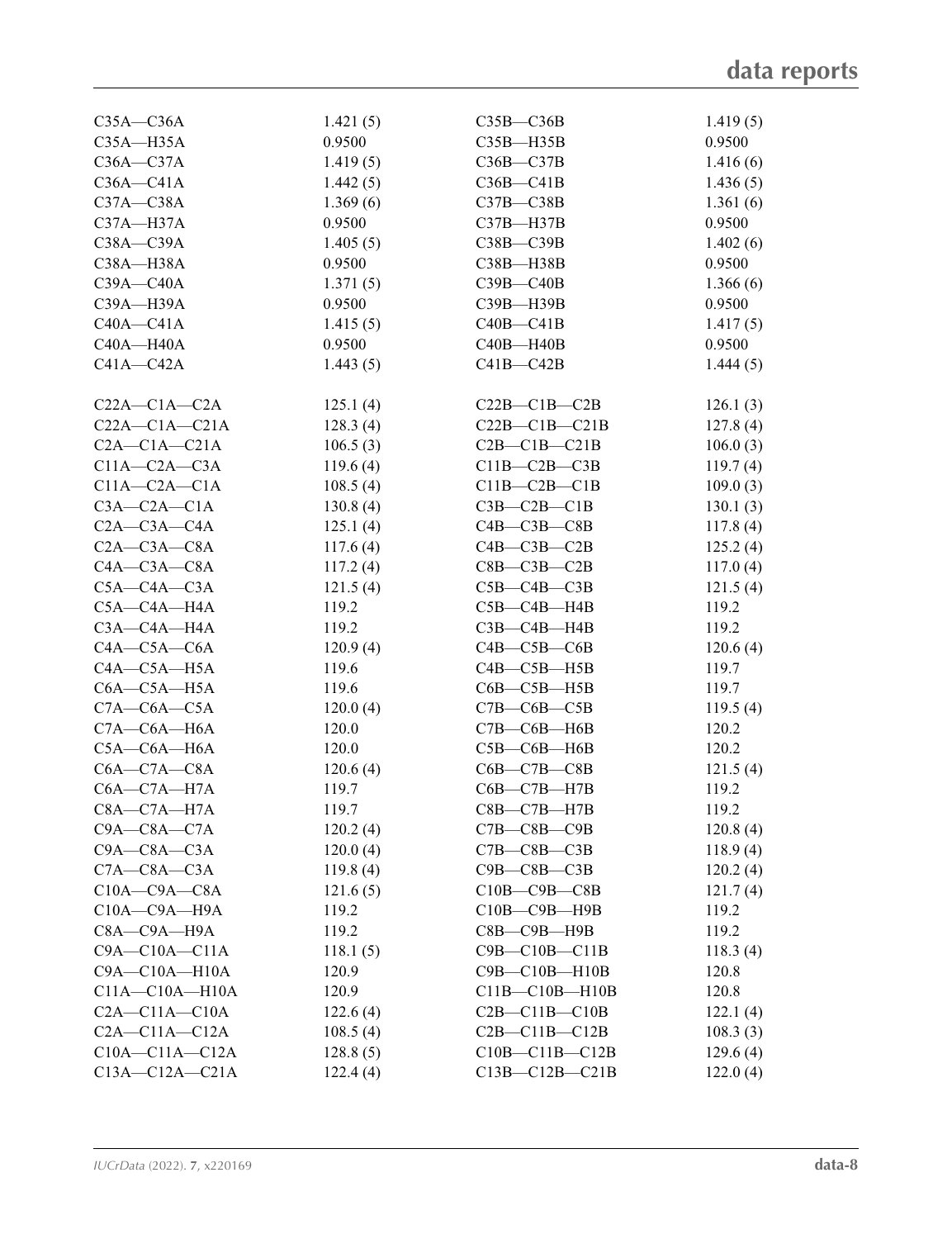| $C13A - C12A - C11A$ | 128.5(4) | $C13B - C12B - C11B$                                  | 128.3(4) |
|----------------------|----------|-------------------------------------------------------|----------|
| $C21A - C12A - C11A$ | 109.1(4) | $C21B-C12B-C11B$                                      | 109.8(3) |
| $C14A - C13A - C12A$ | 119.6(5) | $C14B - C13B - C12B$                                  | 119.6(4) |
| $C14A - C13A - H13A$ | 120.2    | $C14B - C13B - H13B$                                  | 120.2    |
| $C12A - C13A - H13A$ | 120.2    | $C12B - C13B - H13B$                                  | 120.2    |
| $C13A - C14A - C15A$ | 121.0(5) | $C13B - C14B - C15B$                                  | 120.7(4) |
| $C13A - C14A - H14A$ | 119.5    | $C13B - C14B - H14B$                                  | 119.7    |
| $C15A - C14A - H14A$ | 119.5    | $C15B - C14B - H14B$                                  | 119.7    |
| $C16A - C15A - C14A$ | 120.3(4) | $C14B - C15B - C16B$                                  | 119.8(4) |
| $C16A - C15A - C20A$ | 119.2(4) | $C14B - C15B - C20B$                                  | 120.9(4) |
| $C14A - C15A - C20A$ | 120.4(4) | $C16B - C15B - C20B$                                  | 119.2(4) |
| $C17A - C16A - C15A$ | 122.3(4) | $C17B - C16B - C15B$                                  | 121.6(5) |
| $C17A - C16A - H16A$ | 118.9    | $C17B - C16B - H16B$                                  | 119.2    |
| $C15A - C16A - H16A$ | 118.9    | $C15B - C16B - H16B$                                  | 119.2    |
| $C16A - C17A - C18A$ | 119.0(4) | $C16B - C17B - C18B$                                  | 118.8(5) |
| C16A-C17A-H17A       | 120.5    | $C16B - C17B - H17B$                                  | 120.6    |
| $C18A - C17A - H17A$ | 120.5    | $C18B - C17B - H17B$                                  | 120.6    |
| $C19A - C18A - C17A$ | 121.1(4) | C19B-C18B-C17B                                        | 121.5(5) |
| C19A-C18A-H18A       | 119.5    | C19B-C18B-H18B                                        | 119.2    |
| $C17A - C18A - H18A$ | 119.5    | $C17B - C18B - H18B$                                  | 119.2    |
| $C18A - C19A - C20A$ | 121.2(4) | $C18B - C19B - C20B$                                  | 121.5(5) |
| $C18A - C19A - H19A$ | 119.4    | C18B-C19B-H19B                                        | 119.3    |
| $C20A - C19A - H19A$ | 119.4    | $C20B - C19B - H19B$                                  | 119.3    |
| $C19A - C20A - C15A$ | 117.1(4) | $C19B - C20B - C15B$                                  | 117.3(4) |
| $C19A - C20A - C21A$ | 125.0(4) | $C19B - C20B - C21B$                                  | 125.5(4) |
| $C15A - C20A - C21A$ | 117.8(4) | $C15B - C20B - C21B$                                  | 117.1(4) |
| $C12A - C21A - C20A$ | 118.6(4) | $C12B - C21B - C20B$                                  | 119.3(4) |
| $C12A - C21A - C1A$  | 107.2(4) | $C12B - C21B - C1B$                                   | 106.8(3) |
| $C20A - C21A - C1A$  | 133.4(4) | $C20B - C21B - C1B$                                   | 133.1(4) |
| $C1A - C22A - C23A$  | 126.3(3) | $C1B-C22B-C23B$                                       | 125.8(4) |
| $C1A - C22A - C42A$  | 127.8(3) | $C1B-C22B-C42B$                                       | 128.4(4) |
| $C23A - C22A - C42A$ | 105.9(3) | $C23B-C22B-C42B$                                      | 105.7(3) |
| $C32A - C23A - C24A$ | 119.5(3) | $C32B - C23B - C24B$                                  | 119.5(3) |
| $C32A - C23A - C22A$ | 108.6(3) | C32B-C23B-C22B                                        | 108.9(3) |
| $C24A - C23A - C22A$ | 131.2(3) | C24B-C23B-C22B                                        | 130.8(3) |
| $C25A - C24A - C29A$ | 118.0(4) | $C25B-C24B-C29B$                                      | 117.7(3) |
| $C25A - C24A - C23A$ | 125.0(4) | $C25B-C24B-C23B$                                      | 124.9(3) |
| $C29A - C24A - C23A$ | 117.0(4) | $C29B-C24B-C23B$                                      | 117.3(3) |
| $C26A - C25A - C24A$ | 121.5(5) | $C26B - C25B - C24B$                                  | 121.6(4) |
| $C26A - C25A - H25A$ | 119.3    | C <sub>26</sub> B-C <sub>25</sub> B-H <sub>25</sub> B | 119.2    |
| $C24A - C25A - H25A$ | 119.3    | $C24B - C25B - H25B$                                  | 119.2    |
| $C25A - C26A - C27A$ | 119.9(4) | $C25B-C26B-C27B$                                      | 119.7(4) |
| $C25A - C26A - H26A$ | 120.1    | $C25B-C26B-H26B$                                      | 120.2    |
| $C27A - C26A - H26A$ | 120.1    | $C27B-C26B-H26B$                                      | 120.2    |
| $C28A - C27A - C26A$ | 120.4(4) | $C28B - C27B - C26B$                                  | 120.0(4) |
| $C28A - C27A - H27A$ | 119.8    | $C28B - C27B - H27B$                                  | 120.0    |
| $C26A - C27A - H27A$ | 119.8    | $C26B - C27B - H27B$                                  | 120.0    |
| $C27A - C28A - C29A$ | 121.7(4) | $C27B-C28B-C29B$                                      | 122.4(4) |
|                      |          |                                                       |          |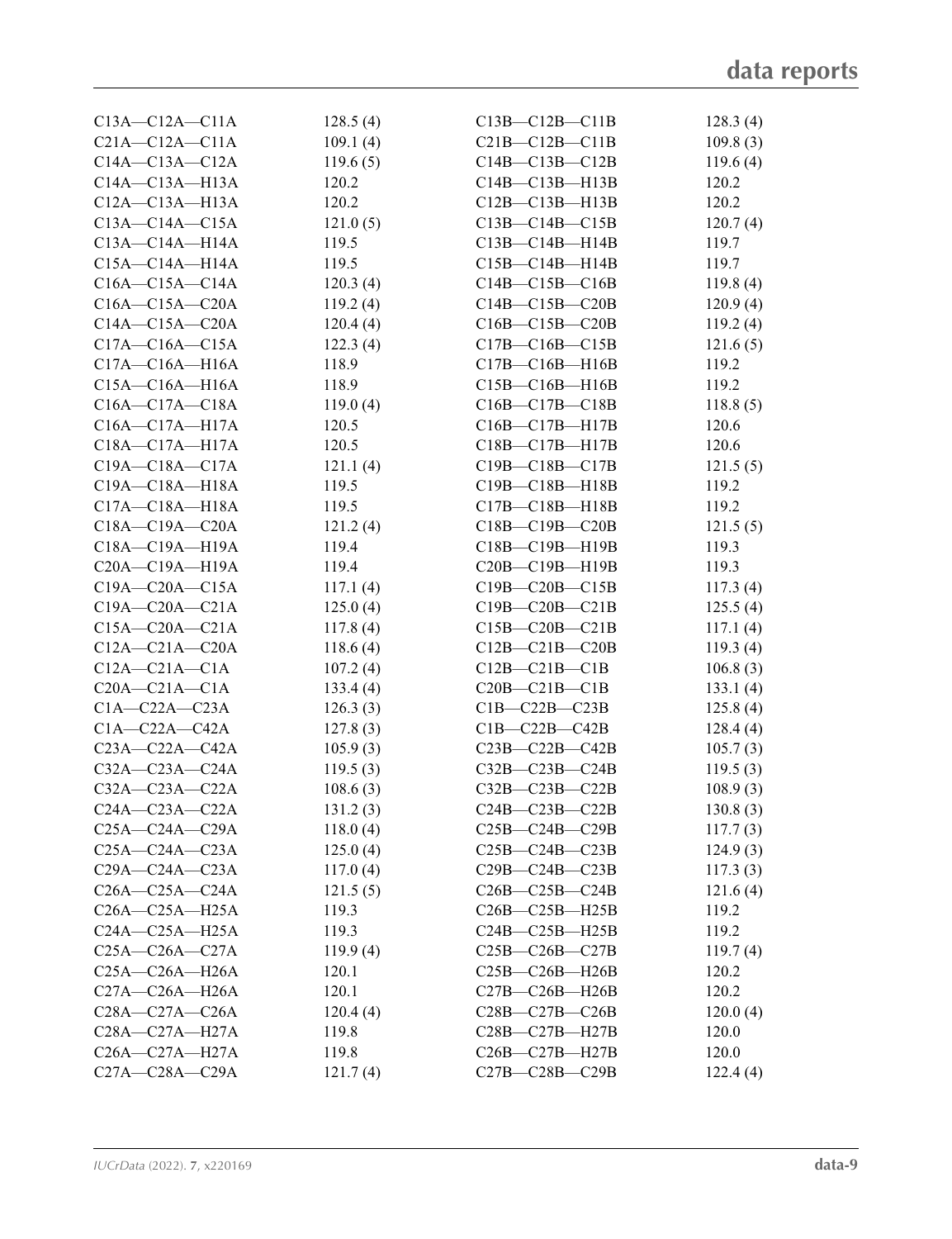| $C27A - C28A - H28A$      | 119.2      | $C27B - C28B - H28B$     | 118.8       |
|---------------------------|------------|--------------------------|-------------|
| $C29A - C28A - H28A$      | 119.2      | C29B-C28B-H28B           | 118.8       |
| $C30A - C29A - C28A$      | 121.2(4)   | C28B-C29B-C30B           | 121.6(4)    |
| $C30A - C29A - C24A$      | 120.4(4)   | C28B-C29B-C24B           | 118.5(4)    |
| $C28A - C29A - C24A$      | 118.4(4)   | C30B-C29B-C24B           | 119.9(4)    |
| $C31A - C30A - C29A$      | 121.5(4)   | C31B-C30B-C29B           | 121.9(4)    |
| C31A-C30A-H30A            | 119.2      | C31B-C30B-H30B           | 119.1       |
| $C29A - C30A - H30A$      | 119.2      | C29B-C30B-H30B           | 119.1       |
| $C30A - C31A - C32A$      | 118.3(4)   | $C30B - C31B - C32B$     | 118.9(4)    |
| $C30A - C31A - H31A$      | 120.8      | $C30B - C31B - H31B$     | 120.5       |
| $C32A - C31A - H31A$      | 120.8      | $C32B - C31B - H31B$     | 120.5       |
| $C23A - C32A - C31A$      | 122.6(4)   | $C23B - C32B - C31B$     | 121.8(4)    |
| $C23A - C32A - C33A$      | 108.8(3)   | C23B-C32B-C33B           | 108.4(3)    |
| $C31A - C32A - C33A$      | 128.6(4)   | $C31B - C32B - C33B$     | 129.8(4)    |
| $C42A - C33A - C34A$      | 123.3(4)   | C42B-C33B-C34B           | 122.9(4)    |
| $C42A - C33A - C32A$      | 108.6(3)   | $C42B - C33B - C32B$     | 109.5(3)    |
| $C34A - C33A - C32A$      | 128.0(3)   | $C34B - C33B - C32B$     | 127.6(4)    |
| $C35A - C34A - C33A$      | 118.4(3)   | $C35B - C34B - C33B$     | 118.8(4)    |
| C35A-C34A-H34A            | 120.8      | C35B-C34B-H34B           | 120.6       |
| $C33A - C34A - H34A$      | 120.8      | $C33B - C34B - H34B$     | 120.6       |
| $C34A - C35A - C36A$      | 121.3(4)   | C34B-C35B-C36B           | 121.0(4)    |
| $C34A - C35A - H35A$      | 119.4      | C34B-C35B-H35B           | 119.5       |
| C36A-C35A-H35A            | 119.4      | $C36B - C35B - H35B$     | 119.5       |
| $C37A - C36A - C35A$      | 119.5(4)   | $C37B - C36B - C35B$     | 120.0(4)    |
| $C37A - C36A - C41A$      | 119.4(4)   | $C37B - C36B - C41B$     | 119.0(4)    |
| $C35A - C36A - C41A$      | 121.0(4)   | $C35B - C36B - C41B$     | 121.0(4)    |
| $C38A - C37A - C36A$      | 121.3(4)   | C38B-C37B-C36B           | 122.0(4)    |
| C38A-C37A-H37A            | 119.3      | C38B-C37B-H37B           | 119.0       |
| $C36A - C37A - H37A$      | 119.3      | $C36B - C37B - H37B$     | 119.0       |
| C37A-C38A-C39A            | 119.2(4)   | $C37B - C38B - C39B$     | 118.8(4)    |
| C37A-C38A-H38A            | 120.4      | C37B-C38B-H38B           | 120.6       |
| C39A-C38A-H38A            | 120.4      | C39B-C38B-H38B           | 120.6       |
| C40A-C39A-C38A            | 121.3(4)   | C40B-C39B-C38B           | 121.7(4)    |
| C40A-C39A-H39A            | 119.3      | C40B-C39B-H39B           | 119.1       |
| C38A-C39A-H39A            | 119.3      | C38B-C39B-H39B           | 119.1       |
| $C39A - C40A - C41A$      | 121.5(4)   | $C39B - C40B - C41B$     | 121.1(4)    |
| C39A-C40A-H40A            | 119.3      | C39B-C40B-H40B           | 119.5       |
| $C41A - C40A - H40A$      | 119.3      | $C41B - C40B - H40B$     | 119.5       |
| $C40A - C41A - C36A$      | 117.2(3)   | $C40B - C41B - C36B$     | 117.4(3)    |
| $C40A - C41A - C42A$      | 125.8(3)   | $C40B - C41B - C42B$     | 125.3(3)    |
| $C36A - C41A - C42A$      | 116.9(3)   | $C36B - C41B - C42B$     | 117.2(3)    |
| $C33A - C42A - C41A$      | 118.7(3)   | $C33B - C42B - C41B$     | 118.7(3)    |
| $C33A - C42A - C22A$      | 108.0(3)   | $C33B-C42B-C22B$         | 107.5(3)    |
| $C41A - C42A - C22A$      | 132.2(3)   | $C41B-C42B-C22B$         | 132.8(3)    |
|                           |            |                          |             |
| $C22A - C1A - C2A - C11A$ | 172.4(3)   | $C22B-C1B-C2B-C11B$      | $-174.9(4)$ |
| $C21A-C1A-C2A-C11A$       | $-4.0(4)$  | $C21B-C1B-C2B-C11B$      | 3.4(4)      |
| $C22A - C1A - C2A - C3A$  | $-20.4(6)$ | $C22B - C1B - C2B - C3B$ | 17.9(6)     |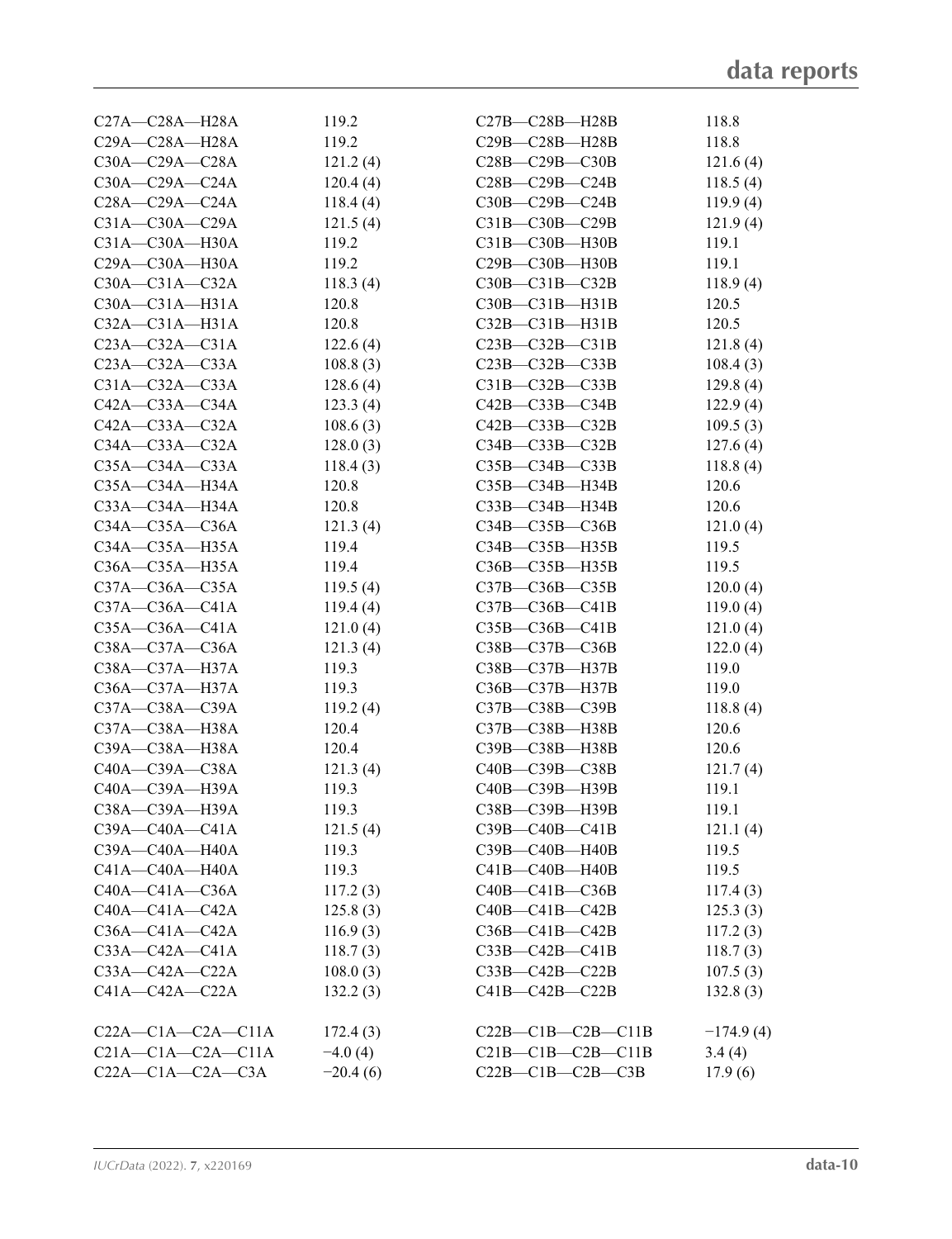| $C21A - C1A - C2A - C3A$    | 163.2(4)    | $C21B-C1B-C2B-C3B$             | $-163.8(4)$ |
|-----------------------------|-------------|--------------------------------|-------------|
| $C11A - C2A - C3A - C4A$    | 168.4(4)    | $C11B - C2B - C3B - C4B$       | $-165.3(4)$ |
| $C1A - C2A - C3A - C4A$     | 2.3(7)      | $C1B - C2B - C3B - C4B$        | 0.8(6)      |
| $C11A - C2A - C3A - C8A$    | $-7.3(6)$   | $C11B - C2B - C3B - C8B$       | 10.9(5)     |
| $C1A - C2A - C3A - C8A$     | $-173.4(4)$ | $C1B - C2B - C3B - C8B$        | 176.9(4)    |
| $C2A - C3A - C4A - C5A$     | $-177.7(4)$ | $C8B - C3B - C4B - C5B$        | 0.8(6)      |
| $C8A - C3A - C4A - C5A$     | $-2.0(6)$   | $C2B - C3B - C4B - C5B$        | 176.9(4)    |
| $C3A - C4A - C5A - C6A$     | 0.2(6)      | $C3B - C4B - C5B - C6B$        | 1.8(6)      |
| $C4A - C5A - C6A - C7A$     | 0.5(6)      | $C4B - C5B - C6B - C7B$        | $-1.5(7)$   |
| $C5A-C6A-C7A-C8A$           | 0.7(7)      | $C5B - C6B - C7B - C8B$        | $-1.4(7)$   |
| $C6A - C7A - C8A - C9A$     | 174.8(4)    | $C6B - C7B - C8B - C9B$        | $-172.7(4)$ |
| $C6A - C7A - C8A - C3A$     | $-2.5(7)$   | $C6B - C7B - C8B - C3B$        | 4.0(6)      |
| $C2A - C3A - C8A - C9A$     | 1.8(6)      | $C4B - C3B - C8B - C7B$        | $-3.6(6)$   |
| $C4A - C3A - C8A - C9A$     | $-174.2(4)$ | $C2B$ — $C3B$ — $C8B$ — $C7B$  | 179.9(4)    |
| $C2A - C3A - C8A - C7A$     | 179.1(4)    | $C4B$ — $C3B$ — $C8B$ — $C9B$  | 173.1(4)    |
| $C4A - C3A - C8A - C7A$     | 3.1(6)      | $C2B$ — $C3B$ — $C8B$ — $C9B$  | $-3.4(5)$   |
| $C7A - C8A - C9A - C10A$    | $-173.4(5)$ | $C7B$ — $C8B$ — $C9B$ — $C10B$ | 172.3(4)    |
| $C3A - C8A - C9A - C10A$    | 3.9(7)      | $C3B$ — $C8B$ — $C9B$ — $C10B$ | $-4.3(6)$   |
| $C8A - C9A - C10A - C11A$   | $-3.9(7)$   | $C8B - C9B - C10B - C11B$      | 4.3(7)      |
| $C3A - C2A - C11A - C10A$   | 7.6(6)      | $C3B - C2B - C11B - C10B$      | $-11.3(6)$  |
| $C1A-C2A-C11A-C10A$         | 176.5(4)    | $C1B-C2B-C11B-C10B$            | 180.0(4)    |
| $C3A - C2A - C11A - C12A$   | $-168.2(4)$ | $C3B-C2B-C11B-C12B$            | 167.0(3)    |
| $C1A-C2A-C11A-C12A$         | 0.7(4)      | $C1B-C2B-C11B-C12B$            | $-1.8(4)$   |
| $C9A - C10A - C11A - C2A$   | $-1.9(6)$   | $C9B - C10B - C11B - C2B$      | 3.5(6)      |
| $C9A - C10A - C11A - C12A$  | 173.0(4)    | $C9B - C10B - C11B - C12B$     | $-174.3(4)$ |
| $C2A - C11A - C12A - C13A$  | $-175.7(4)$ | $C2B - C11B - C12B - C13B$     | 179.1(4)    |
| $C10A - C11A - C12A - C13A$ | 8.8(7)      | $C10B - C11B - C12B - C13B$    | $-2.8(7)$   |
| $C2A - C11A - C12A - C21A$  | 3.1(5)      | $C2B - C11B - C12B - C21B$     | $-0.6(5)$   |
| $C10A - C11A - C12A - C21A$ | $-172.3(4)$ | $C10B - C11B - C12B - C21B$    | 177.4(4)    |
| $C21A-C12A-C13A-C14A$       | 0.5(7)      | $C21B-C12B-C13B-C14B$          | 0.6(7)      |
| $C11A-C12A-C13A-C14A$       | 179.2(4)    | $C11B-C12B-C13B-C14B$          | $-179.2(4)$ |
| $C12A - C13A - C14A - C15A$ | $-1.6(7)$   | $C12B - C13B - C14B - C15B$    | 3.3(7)      |
| $C13A - C14A - C15A - C16A$ | $-178.5(4)$ | $C13B - C14B - C15B - C16B$    | 175.3(5)    |
| $C13A - C14A - C15A - C20A$ | $-0.3(7)$   | $C13B - C14B - C15B - C20B$    | $-1.4(7)$   |
| $C14A - C15A - C16A - C17A$ | 175.2(4)    | $C14B - C15B - C16B - C17B$    | $-175.5(5)$ |
| $C20A - C15A - C16A - C17A$ | $-2.9(7)$   | $C20B - C15B - C16B - C17B$    | 1.3(7)      |
| $C15A - C16A - C17A - C18A$ | $-0.2(7)$   | $C15B - C16B - C17B - C18B$    | 0.5(7)      |
| $C16A - C17A - C18A - C19A$ | 1.7(7)      | $C16B - C17B - C18B - C19B$    | $-0.8(6)$   |
| $C17A - C18A - C19A - C20A$ | 0.0(6)      | C17B-C18B-C19B-C20B            | $-0.7(6)$   |
| $C18A - C19A - C20A - C15A$ | $-3.1(6)$   | $C18B - C19B - C20B - C15B$    | 2.5(6)      |
| C18A-C19A-C20A-C21A         | $-179.8(4)$ | C18B-C19B-C20B-C21B            | $-179.6(4)$ |
| $C16A - C15A - C20A - C19A$ | 4.5(6)      | $C14B - C15B - C20B - C19B$    | 174.0(4)    |
| $C14A - C15A - C20A - C19A$ | $-173.7(4)$ | $C16B - C15B - C20B - C19B$    | $-2.7(6)$   |
| $C16A - C15A - C20A - C21A$ | $-178.6(4)$ | $C14B - C15B - C20B - C21B$    | $-4.0(6)$   |
| $C14A - C15A - C20A - C21A$ | 3.3(6)      | $C16B - C15B - C20B - C21B$    | 179.2(4)    |
| $C13A - C12A - C21A - C20A$ | 2.5(6)      | $C13B - C12B - C21B - C20B$    | $-6.2(6)$   |
| $C11A-C12A-C21A-C20A$       | $-176.4(3)$ | $C11B-C12B-C21B-C20B$          | 173.6(3)    |
| $C13A - C12A - C21A - C1A$  | 173.4(4)    | $C13B - C12B - C21B - C1B$     | $-177.0(4)$ |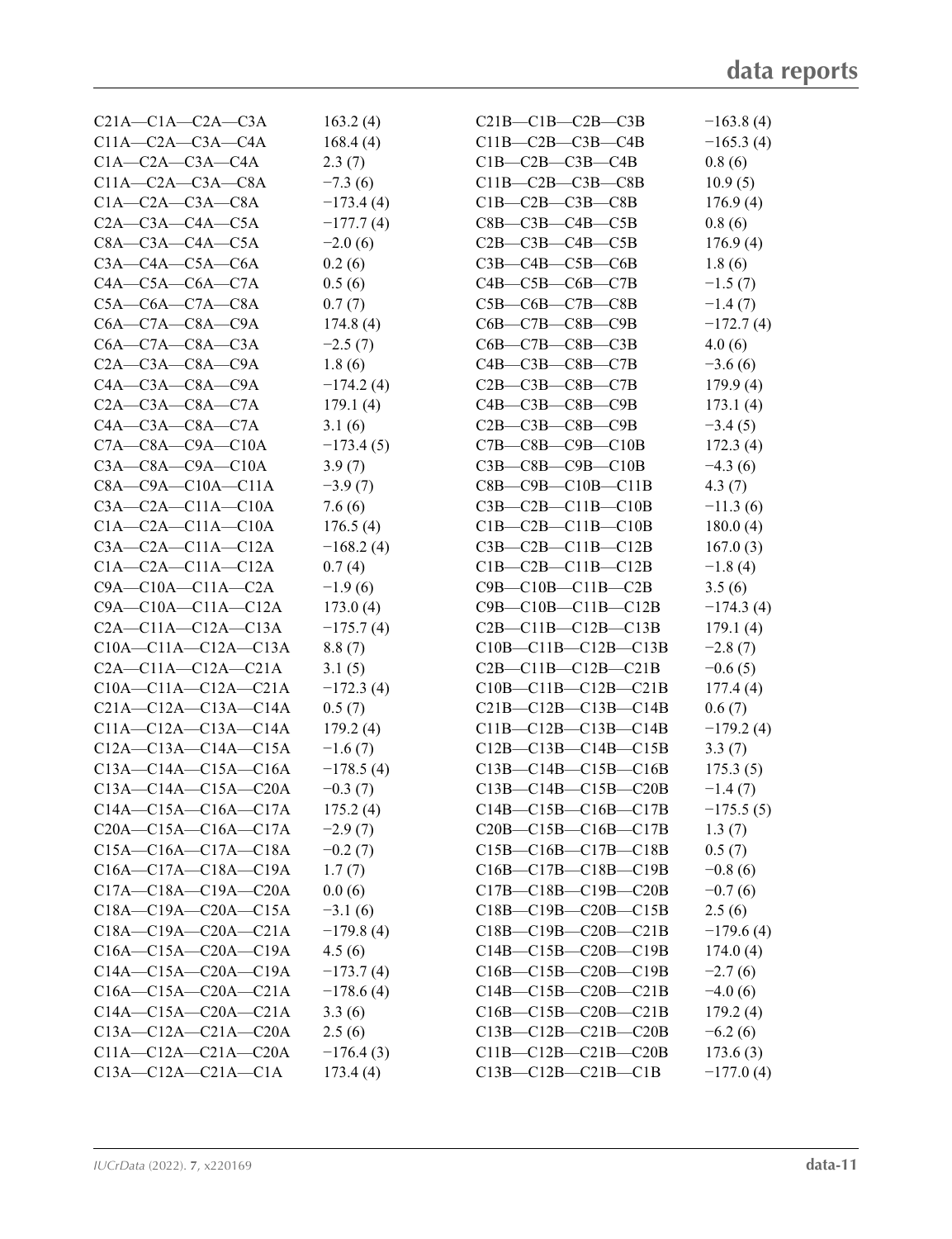| $C11A - C12A - C21A - C1A$  | $-5.6(4)$   | $C11B-C12B-C21B-C1B$        | 2.8(4)      |
|-----------------------------|-------------|-----------------------------|-------------|
| $C19A - C20A - C21A - C12A$ | 172.4(4)    | $C19B - C20B - C21B - C12B$ | $-170.2(4)$ |
| $C15A - C20A - C21A - C12A$ | $-4.3(5)$   | $C15B-C20B-C21B-C12B$       | 7.7(6)      |
| $C19A - C20A - C21A - C1A$  | 4.5(7)      | $C19B - C20B - C21B - C1B$  | $-2.3(7)$   |
| $C15A - C20A - C21A - C1A$  | $-172.2(4)$ | $C15B - C20B - C21B - C1B$  | 175.6(4)    |
| $C22A - C1A - C21A - C12A$  | $-170.4(4)$ | $C22B - C1B - C21B - C12B$  | 174.5(4)    |
| $C2A - C1A - C21A - C12A$   | 5.9(4)      | $C2B-C1B-C21B-C12B$         | $-3.8(4)$   |
| $C22A - C1A - C21A - C20A$  | $-1.5(7)$   | $C22B - C1B - C21B - C20B$  | 5.5(7)      |
| $C2A - C1A - C21A - C20A$   | 174.8(4)    | $C2B-C1B-C21B-C20B$         | $-172.8(4)$ |
| $C2A - C1A - C22A - C23A$   | 131.8(4)    | $C2B-C1B-C22B-C23B$         | $-134.6(4)$ |
| $C21A - C1A - C22A - C23A$  | $-52.6(6)$  | $C21B-C1B-C22B-C23B$        | 47.4 (6)    |
| $C2A - C1A - C22A - C42A$   | $-48.7(6)$  | $C2B-C1B-C22B-C42B$         | 50.0(6)     |
| $C21A - C1A - C22A - C42A$  | 127.0(4)    | $C21B-C1B-C22B-C42B$        | $-128.0(4)$ |
| $C1A-C22A-C23A-C32A$        | 178.2(4)    | $C1B-C22B-C23B-C32B$        | $-174.4(4)$ |
| $C42A - C22A - C23A - C32A$ | $-1.4(4)$   | $C42B - C22B - C23B - C32B$ | 1.8(4)      |
| $C1A-C22A-C23A-C24A$        | $-11.9(6)$  | $C1B-C22B-C23B-C24B$        | 15.6(7)     |
| $C42A - C22A - C23A - C24A$ | 168.5(4)    | $C42B - C22B - C23B - C24B$ | $-168.1(4)$ |
| $C32A - C23A - C24A - C25A$ | 169.8(4)    | $C32B - C23B - C24B - C25B$ | $-169.6(4)$ |
| $C22A - C23A - C24A - C25A$ | 0.9(7)      | $C22B - C23B - C24B - C25B$ | $-0.5(6)$   |
| $C32A - C23A - C24A - C29A$ | $-8.8(5)$   | $C32B - C23B - C24B - C29B$ | 8.7(5)      |
| $C22A - C23A - C24A - C29A$ | $-177.7(4)$ | $C22B - C23B - C24B - C29B$ | 177.8(4)    |
| $C29A - C24A - C25A - C26A$ | $-4.0(6)$   | $C29B - C24B - C25B - C26B$ | 2.6(6)      |
| $C23A - C24A - C25A - C26A$ | 177.4(4)    | $C23B-C24B-C25B-C26B$       | $-179.1(4)$ |
| $C24A - C25A - C26A - C27A$ | $-0.3(7)$   | $C24B - C25B - C26B - C27B$ | 0.5(6)      |
| $C25A - C26A - C27A - C28A$ | 3.8(7)      | $C25B-C26B-C27B-C28B$       | $-3.3(7)$   |
| $C26A - C27A - C28A - C29A$ | $-2.8(7)$   | $C26B - C27B - C28B - C29B$ | 2.8(7)      |
| $C27A - C28A - C29A - C30A$ | 178.8(4)    | $C27B - C28B - C29B - C30B$ | $-178.1(4)$ |
| C27A-C28A-C29A-C24A         | $-1.6(6)$   | $C27B - C28B - C29B - C24B$ | 0.5(7)      |
| $C25A - C24A - C29A - C30A$ | $-175.5(4)$ | $C25B - C24B - C29B - C28B$ | $-3.1(6)$   |
| $C23A - C24A - C29A - C30A$ | 3.1(6)      | $C23B-C24B-C29B-C28B$       | 178.5(4)    |
| $C25A - C24A - C29A - C28A$ | 5.0(6)      | C25B-C24B-C29B-C30B         | 175.5(4)    |
| $C23A - C24A - C29A - C28A$ | $-176.4(3)$ | $C23B - C24B - C29B - C30B$ | $-2.9(5)$   |
| $C28A - C29A - C30A - C31A$ | $-177.7(4)$ | $C28B - C29B - C30B - C31B$ | 175.9(4)    |
| $C24A - C29A - C30A - C31A$ | 2.8(7)      | $C24B - C29B - C30B - C31B$ | $-2.7(6)$   |
| $C29A - C30A - C31A - C32A$ | $-3.1(6)$   | $C29B - C30B - C31B - C32B$ | 2.4(6)      |
| $C24A - C23A - C32A - C31A$ | 9.0(6)      | $C24B - C23B - C32B - C31B$ | $-9.3(6)$   |
| $C22A - C23A - C32A - C31A$ | $-179.8(3)$ | $C22B - C23B - C32B - C31B$ | 179.4(4)    |
| $C24A - C23A - C32A - C33A$ | $-170.5(3)$ | $C24B - C23B - C32B - C33B$ | 170.7(3)    |
| C22A-C23A-C32A-C33A         | 0.7(4)      | $C22B - C23B - C32B - C33B$ | $-0.6(4)$   |
| $C30A - C31A - C32A - C23A$ | $-2.9(6)$   | C30B-C31B-C32B-C23B         | 3.7(6)      |
| $C30A - C31A - C32A - C33A$ | 176.5(4)    | $C30B - C31B - C32B - C33B$ | $-176.3(4)$ |
| $C23A - C32A - C33A - C42A$ | 0.3(4)      | $C23B - C32B - C33B - C42B$ | $-0.9(5)$   |
| $C31A - C32A - C33A - C42A$ | $-179.2(4)$ | $C31B - C32B - C33B - C42B$ | 179.1(4)    |
| $C23A - C32A - C33A - C34A$ | $-177.1(4)$ | $C23B - C32B - C33B - C34B$ | 178.2(4)    |
| $C31A - C32A - C33A - C34A$ | 3.4(7)      | $C31B - C32B - C33B - C34B$ | $-1.8(7)$   |
| C42A-C33A-C34A-C35A         | $-2.8(6)$   | $C42B - C33B - C34B - C35B$ | 3.6(6)      |
| C32A-C33A-C34A-C35A         | 174.3(4)    | $C32B - C33B - C34B - C35B$ | $-175.4(4)$ |
| $C33A - C34A - C35A - C36A$ | $-2.2(6)$   | $C33B - C34B - C35B - C36B$ | 1.8(6)      |
|                             |             |                             |             |